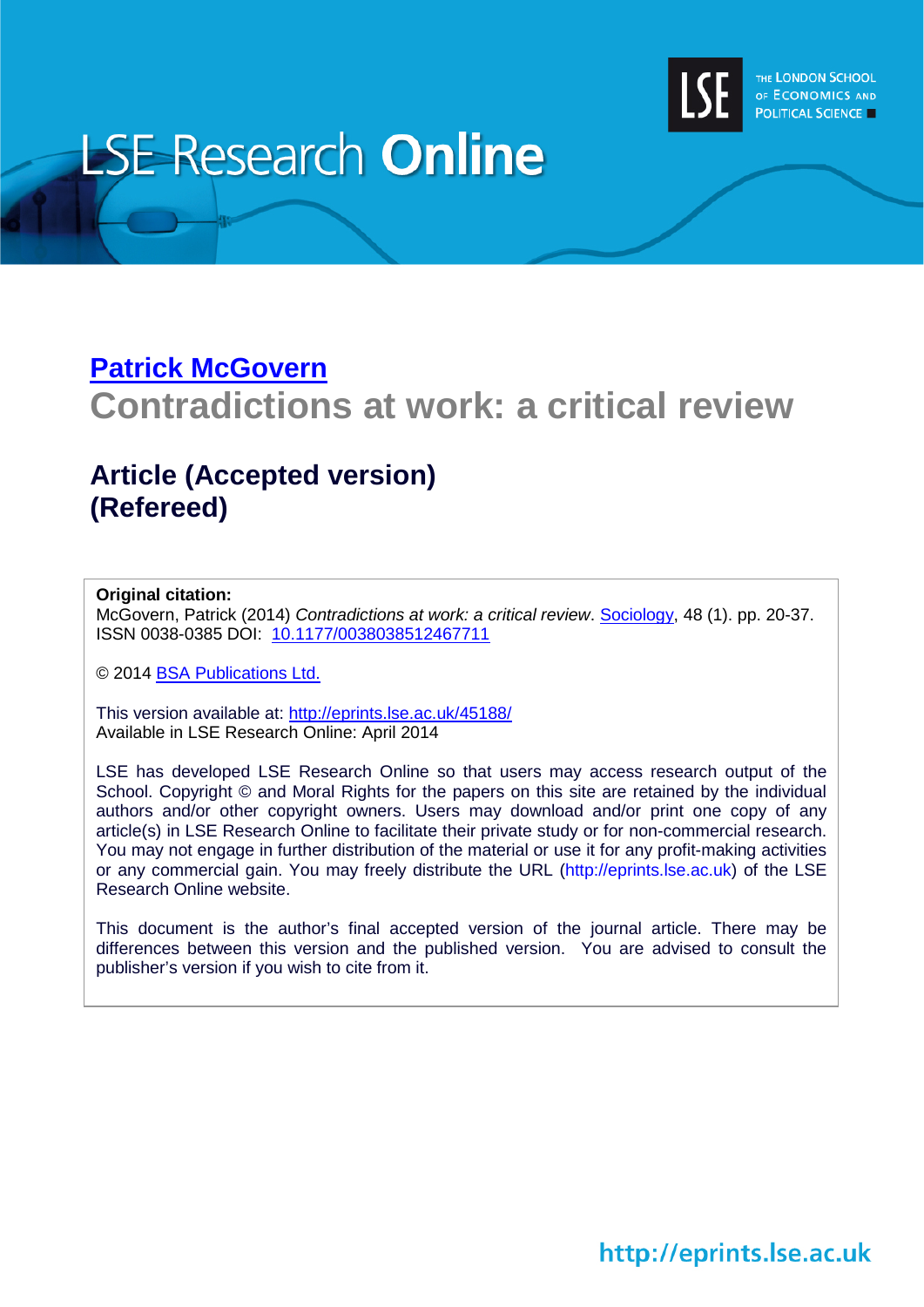#### **Contradictions at work: a critical review**

Patrick McGovern

Department of Sociology,

London School of Economics & Political Science,

Houghton Street,

London WC2 2AE.

E-mail: p.mcgovern@lse.ac.uk

October, 2012

Forthcoming: *Sociology*, 2014, Vol 48, Issue 2, pp. 20-37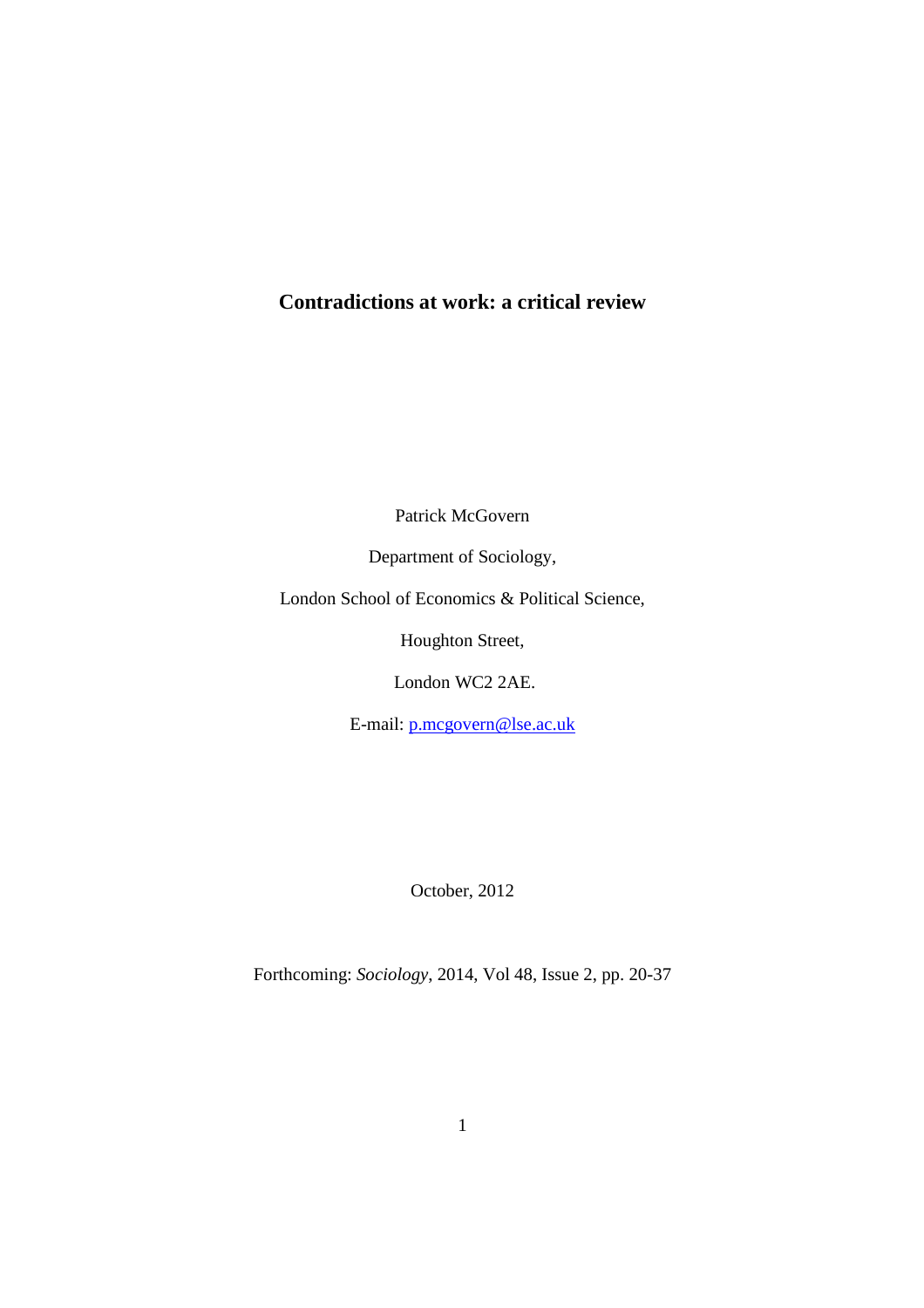#### **Contradictions at work: a critical review**

#### **Abstract**

Despite significant achievements in empirical research, considerable unease exists about the lack of conceptual and theoretical debate within the sociology of work. One potentially significant problem is the uncritical use of concepts that have their origins in Marxism and purport to explain the essential features of the employment relationship. Using evidence from a systematic review of four highly ranked British journals I chart the growing influence of the concept of *contradiction*, notably within the Labour Process perspective where it has become a key concept, especially in relation to the problem of labour control.

In spite of its popularity, I shall argue that the concept contains two sets of flaws. The first set, which relate to its utility as a concept, include problems of logic, differentiation and operationalization. The second set relate to the substantive use of the concept, especially its dependence on supporting assumptions, and its expectation of social change. The paper concludes by calling for a moratorium on further usage.

**Key words**: concept redundancy; concept stretching; contradiction; labour control; Labour Process; Marxism; qualitative research.

*Word count*: 8,211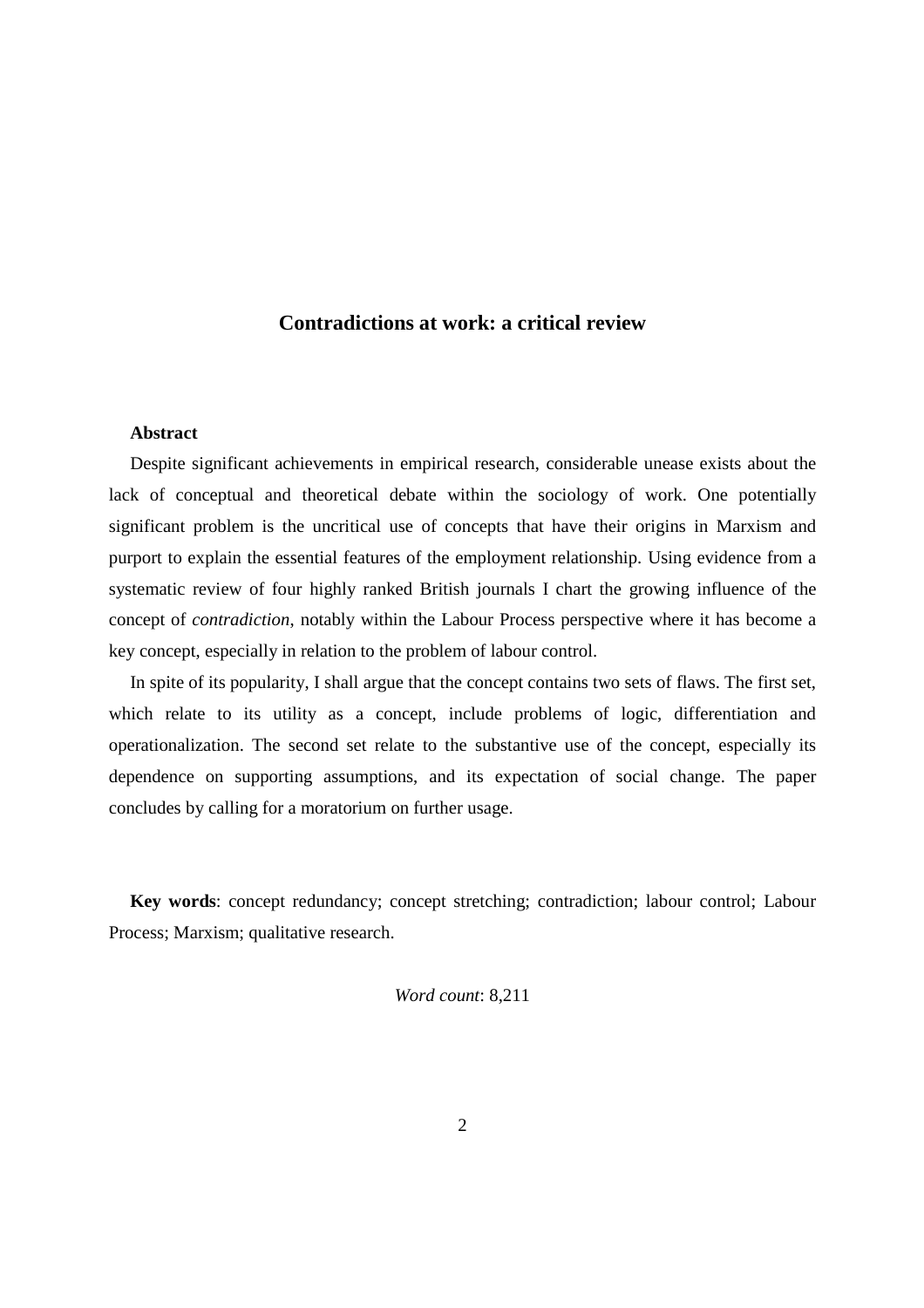#### **Introduction**

More than half a century ago, Robert Merton observed that a significant strand of sociological theorizing was '…taken up with the clarification of concepts – and rightly so' because clearly defined concepts were indispensable for empirical inquiry (Merton 1958: 114). This was primarily because concepts provided a definition of what was to be observed and therefore played a crucial role in linking sociological theory to empirical research. Unlike the natural sciences, however, concepts in the social sciences do not always have the kind of secure and shared meaning make the perpetual quest for generalization somewhat easier. Instead, ambiguity, confusion and debates about misspecification are common even in relation to such celebrated concepts as social capital (Portes 1998). The danger is that any concept (or set of concepts) remains so vague that it cannot be used to identify appropriate observations with the result that the related theory cannot be refuted. It is therefore something of a truism to state that sociology, as a social science, cannot hope to generate an accumulating body of knowledge if it fails to keep the meaning and use of its concepts under scrutiny. After all, the formation and interpretation of concepts raises once of the most basic questions in social science: what exactly are we talking about?

In this paper I shall argue that a striking example of this failing can be found in the sociology of work, especially as it is practiced in Britain. One of the more significant problems, I suggest, is the persistent and uncritical use of theoretical concepts that have their origins in Marxism and purport to explain much of what is sociologically significant within the employment relationship. A striking example is the concept of *contradiction* which was originally developed within Marxist perspectives on industrial relations and the capitalist labour process before subsequently enjoying a remarkable surge in popularity, partly because of the emergence of the Labour Process perspective. Yet the relative success of Labour Process Theory can hardly account for the extraordinary surge in usage over the past three decades, especially as this has been a period in which Marxism has been in retreat both as an intellectual and political force. Whatever the reasons behind its meteoric rise, it is remarkable that such a prominent concept has never been subjected to any kind of scholarly critique.

In the next section I shall briefly set out the Marxist origins of the term before presenting a systematic review of its emergence and usage within four leading British journals. Having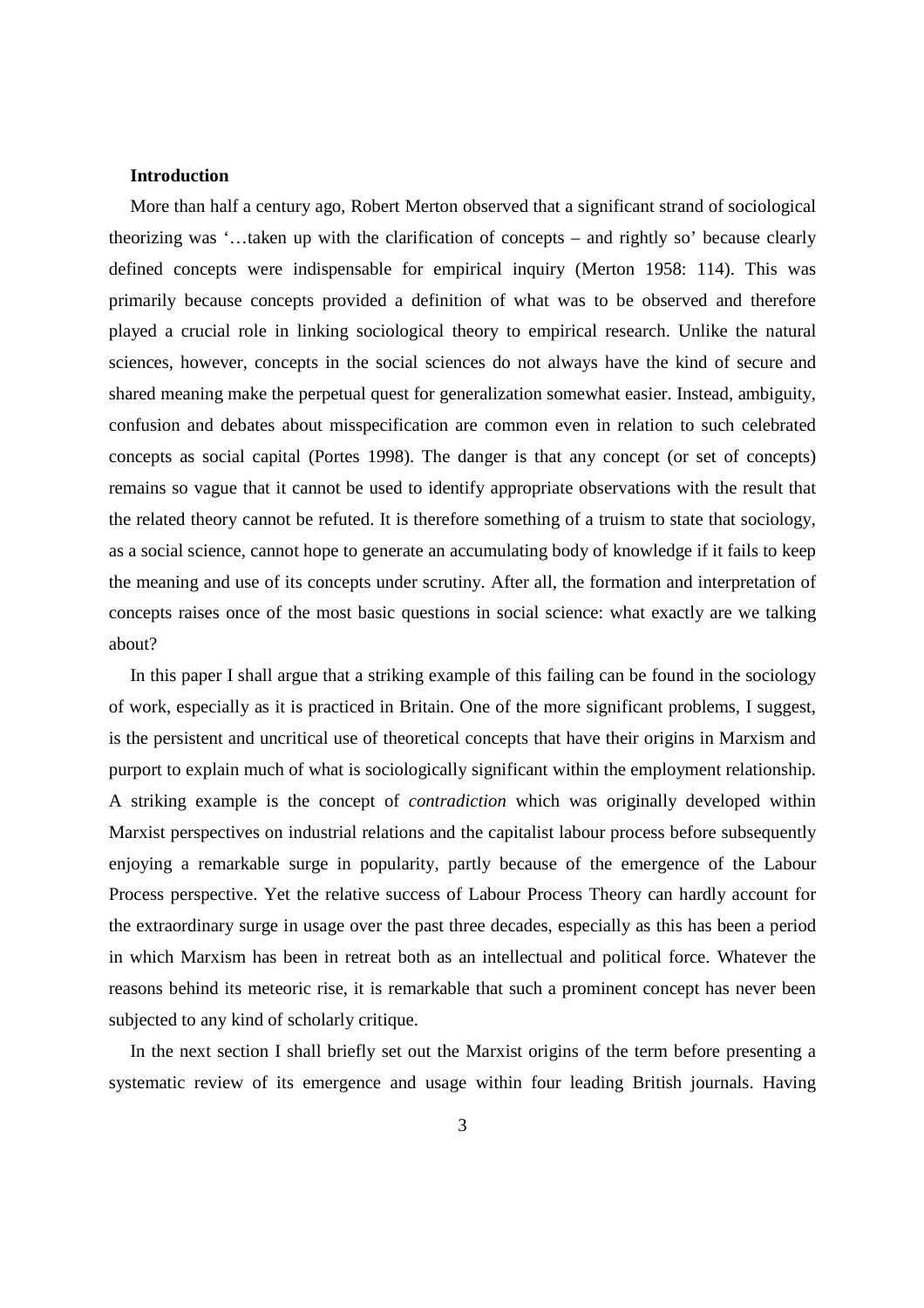established the significance of the concept and considered some of the main ways in which it is being used I shall focus on two sets of flaws. The first set, which relate to its utility as a concept, are problems of internal logic, differentiation and operationalization. The second set relate to the substantive use of the concept, especially its dependence on supporting assumptions, and its expectation of social change.

#### **Origins and meaning**

The concept of contradiction has both an analytical and political meaning within classical Marxism. Analytically, contradiction was a central component in Marx's dialectical analysis of capitalism. One of the defining characteristics of dialectical reasoning is the assumption that conflict and struggle are not temporary or superficial features of capitalism but are an intrinsic underlying reality. Capitalism is a 'contradictory' system characterized by the interpenetration of opposites, or dualisms, with the result that any social structure is imbued with an essential negativity. For instance, Marxist theory insists that the prevailing form of economic organization acts as a constraint on the development of the productive forces within society. This well-known contradiction between the relations of production (ownership, control etc.) and the forces of production (productive potential) is, in turn, compounded by the deep-seated and enduring struggle between the two major social classes: the capitalist and the proletariat. The class struggle is itself exacerbated by the growing contradiction between the increasing socialization of production and the persistence of private appropriation. As capitalism develops into a universal social power the contradiction between it and the private power of the capitalist to own and control the social conditions of production will inevitably lead to the dissolution of private property relations.

These contradictions lead to chronic instability and regular crises. Within the 'crisis of overproduction', for example, each individual capitalist finds that when they strive to maximize profits by securing more labour this leads to lower profits for the capitalist class as a whole since they are forced to bid up wages. What must also be emphasized is not just that capitalism is prone to contradictions of this kind but that the concepts of contradiction and class conflict provide the mechanisms by which social change occurs across history. In this context, it must be remembered that the classic Marxist notion of contradiction is essentially that of a *fatal flaw* or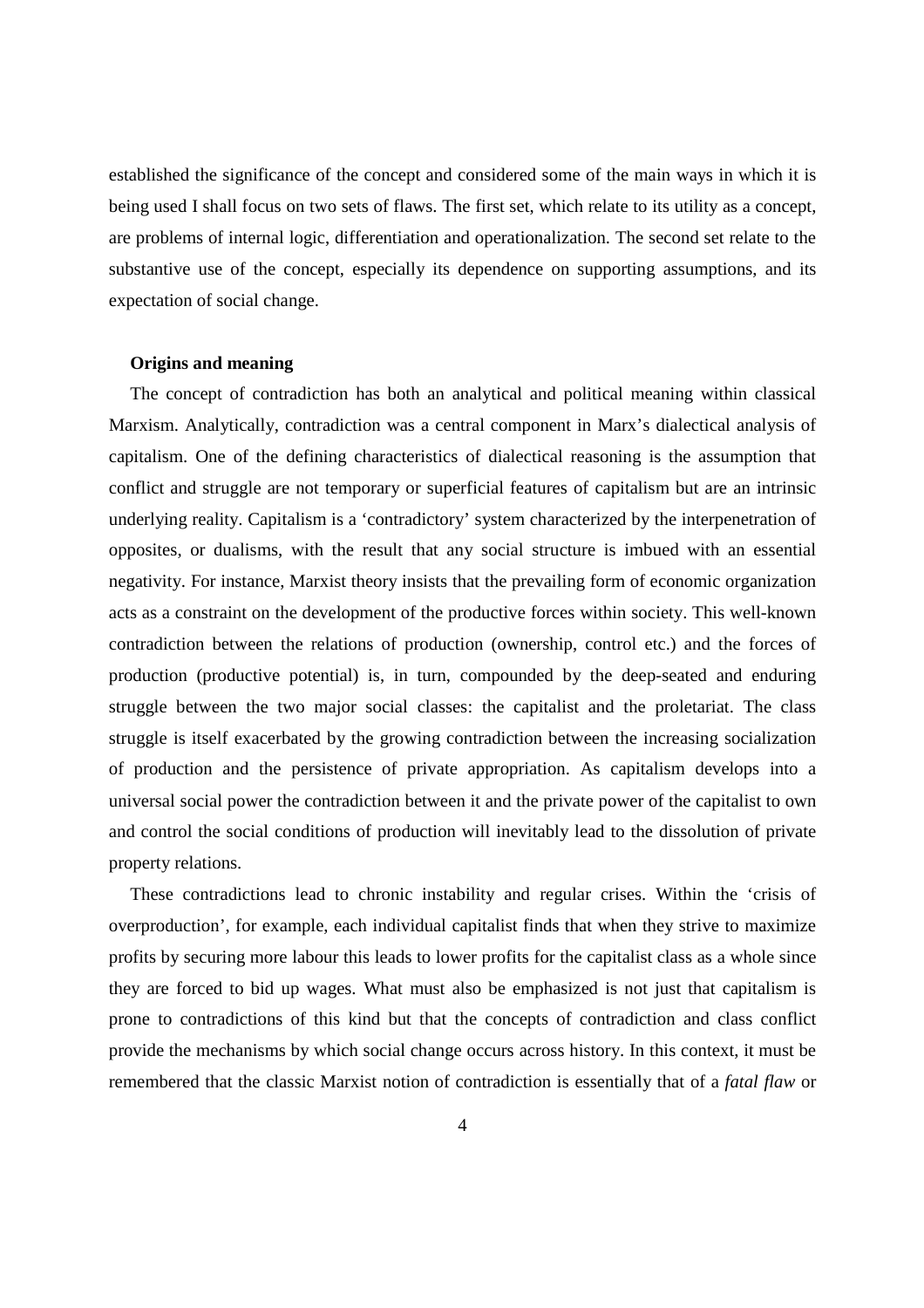*fundamental weakness*. Capitalism is a contradictory system that generates the seeds of its own destruction from within. In Marx's memorable words: 'what the bourgeoisie therefore produces, above all, are its own gravediggers' (Marx and Engels [1848] 1992: 18). Contradiction therefore implies change rather than merely the presence of strain, tension or conflict.<sup>1</sup>

Symbolically, contradiction is but one of a number of critically oriented concepts, such as alienation and exploitation, which aim to raise consciousness about, if not actually encourage, the belief that capitalism contains moments or crises that may (be used to) lead to its destruction. In other words, they have an obvious political purpose. Although an attempt is made to explain social phenomena this is ultimately subordinate to the aim of justifying a normative position that is directed towards the goal of human emancipation.

#### **In search of contradictions**

In contrast to Marx who used the notion of contradiction at a highly abstract level to refer to the conflict between the forces and relations of production, scholars in industrial relations and the sociology of work and organizations deploy the term at a more concrete level to capture what they perceive to be the underlying antagonisms that shape the management of the employment relationship. Such applications have proven to be so influential that they have been introduced to generations of students through textbooks in industrial relations and the sociology of work (e.g., Edwards and Wajcman 2005; Hyman 1975; Noon and Blyton 2007; Watson 2008). Textbook appearances do not, however, indicate the prevalence of the term, the ways in which it is used, or the kind of research in which it appears.

#### *Research Methods*

Searching for the term across the voluminous literature on the sociology of work and organizations, as well as the related literature on industrial relations and human resource management, would be an enormously time consuming task given the unknown number of books that would need to be included. Also, a search of this kind would run the risk of including books and papers that may have relatively little influence or might be viewed as being of low quality. For these and other reasons, I decided to restrict my search to articles published in four leading academic journals, namely, the *British Journal of Industrial Relations*, *Organization Studies*,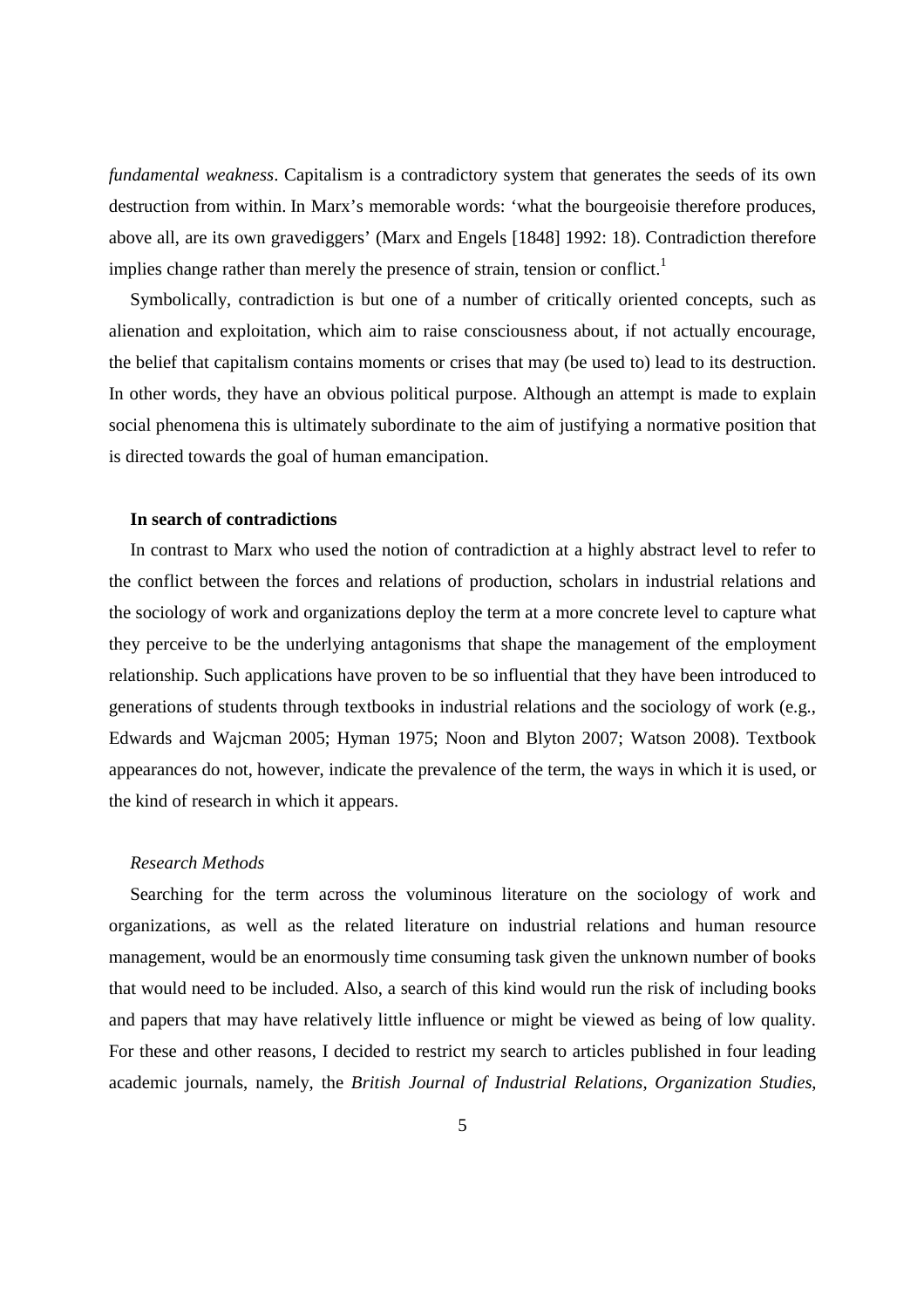*Sociology* and *Work, Employment, and Society*. The selection of journals was based on four criteria. The first is obviously that each of the journals has a reputation for publishing papers on the sociology of work (or at least papers with a sociological orientation relating to the world of work). Second, all are considered to be leading journals and, as such, might reasonably be expected to exert some influence over their respective sub-fields. Aside from *Sociology*, each of the other journals obtained the highest rank in the most recent set of journal rankings published by the Association of Business Schools (Kelly et al. 2009). *Sociology*, which is the flagship journal of the British Sociological Association and a leading general journal, was included because it has the strongest reputation among the general journals for publishing papers relating to the sociology of work. Third, the journals were selected to represent the subject areas of industrial relations, the sociology of work and organizational studies in order to demonstrate the influence of the term across cognate areas. Finally, these journals were chosen because they all cover the period since the specialist journal *Work, Employment and Society* was launched in 1987 and the opportunities for publication in the sociology of work increased.

The search for *contradictions* within these journals was also based on a conservative strategy that was deliberately designed to strengthen claims of validity. For instance, every day or conventional language usage was excluded as well as claims of 'apparent', 'potential' or 'seeming' contradictions. Similarly, contradictions in discourse or identity, which appeared in writing influenced by post-structuralism, were also omitted. Instead, the emphasis was on searching for *social contradictions* that referred to contradictions that were are built into the social order and manifest in capitalism, capitalist firms, and managerial strategies.

Furthermore, papers were only selected if the concept was used repeatedly and in a meaningful fashion. Papers that merely had a passing reference to contradictions of any kind were not considered. Instead, papers had to include at least three references to such contradictions (or contradictory phenomena) and, in many cases, use of the term in either the abstract or concluding section to denote its significance within the paper. The extensive search activity was greatly helped by the use of electronic search tools that accompany most Portable Document Format (PDF) files that journals have been using since the late 1990s.

Excerpts from those papers describing contradictions were coded and analyzed using the NVIVO software package. The initial list of codes ('Nodes' in NVIVO) was revised and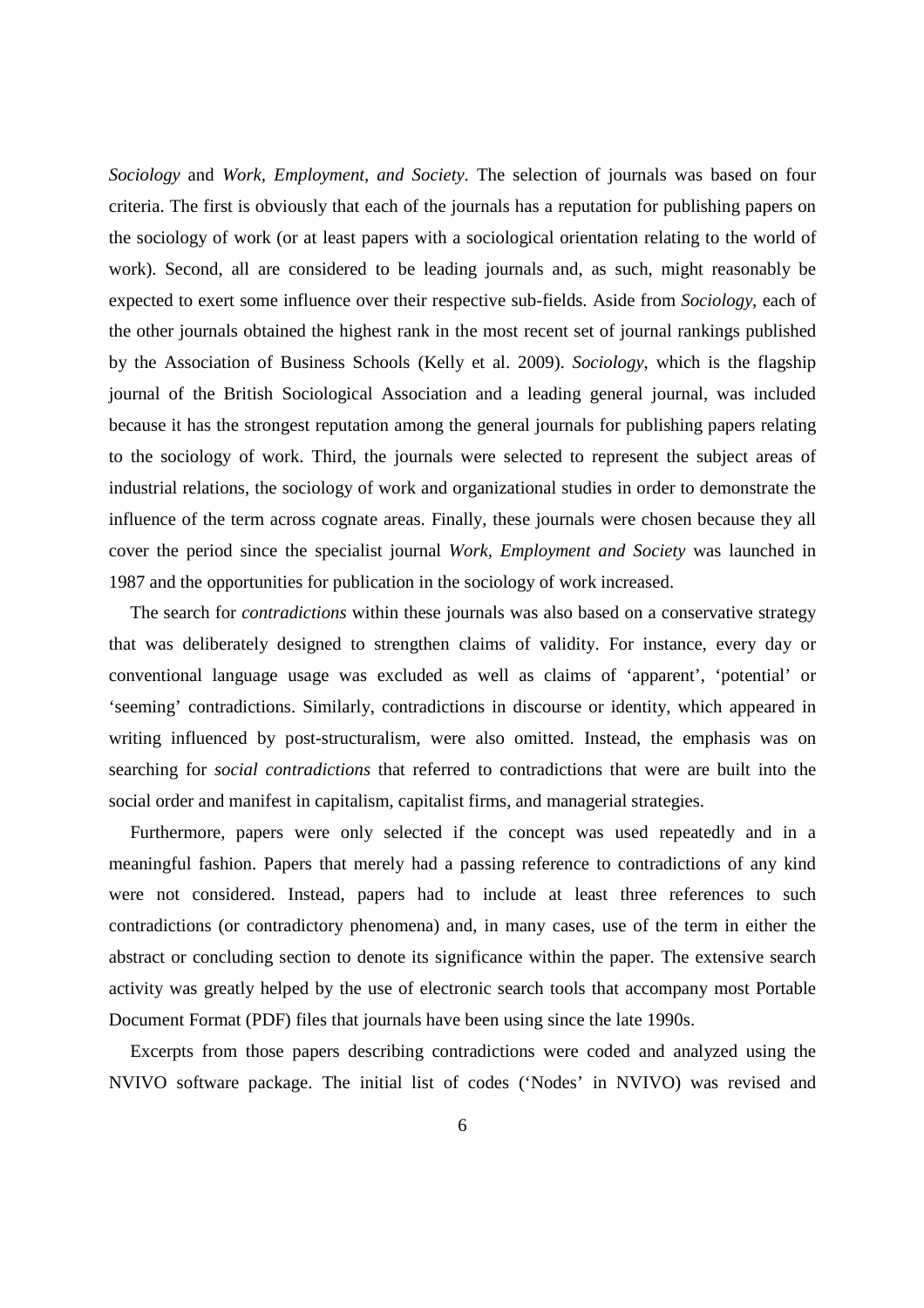extended to capture the diverse ways in which the concept was used. Other details, including definitions and source references, common phrases relating to contradictions, as well as the year of publication, title of journal and type of article (e.g. empirical, theoretical or commentary) were also included. The excerpts from the articles were first copied and then coded onto text documents before being checked and entered into NVIVO.

#### **Contradictions at work**

In the twenty-five year period since 1987 I identified a total of 63 papers that made substantial use of the conception of contradiction using the search criteria outlined above (WES 27, OS 14, Sociology 12 and BJIR 10).<sup>2</sup> Significantly, papers using the term on at least three occasions became more prevalent over time. In the 1990s for instance, there were at total of 17 but by the 2000s this had doubled to 34 papers. When divided into five year periods starting in 1987 there was a decline from 10 to 7 papers between the first and second periods before rising to 22 papers in the fourth period and falling back to 16 papers between 2007 and 2011. In other words, use of the term peaked during the mid-2000s but continued strongly through to the end of the period. Given the impressive rate of diffusion, it is difficult to understand why the concept is not deemed worthy of any discussion in expositions on 'core labour process theory' (Jaros 2010; Thompson 1990) even though it is probably that perspectives single most influential concept.

Four major types of contradiction emerge from the search. These relate to contradictions of labour control, the employment relationship, capitalist firms and capitalism generally. Those familiar with classical Marxism will know of the contradictions within capitalism, notably between the forces and relations of production. But what is striking about the literature surveyed here is the emergence of new notions such as those of contradictions within capitalist firms, within the employment relationship and, in particular, in relation to the control of labour. Contradictions of labour control were by some margin the most widely discussed having been identified on 102 occasions across 38 articles (Table 1). The most well-known paper here is, of course, Richard Hyman's elaboration on the contractions facing the management of capitalist enterprises which was published in the first edition of *Work, Employment and Society* and would subsequently go on to become one the most cited papers ever published in that journal.<sup>3</sup> Other influential papers include those by Knights and Willmott (1989) and Armstrong (1989).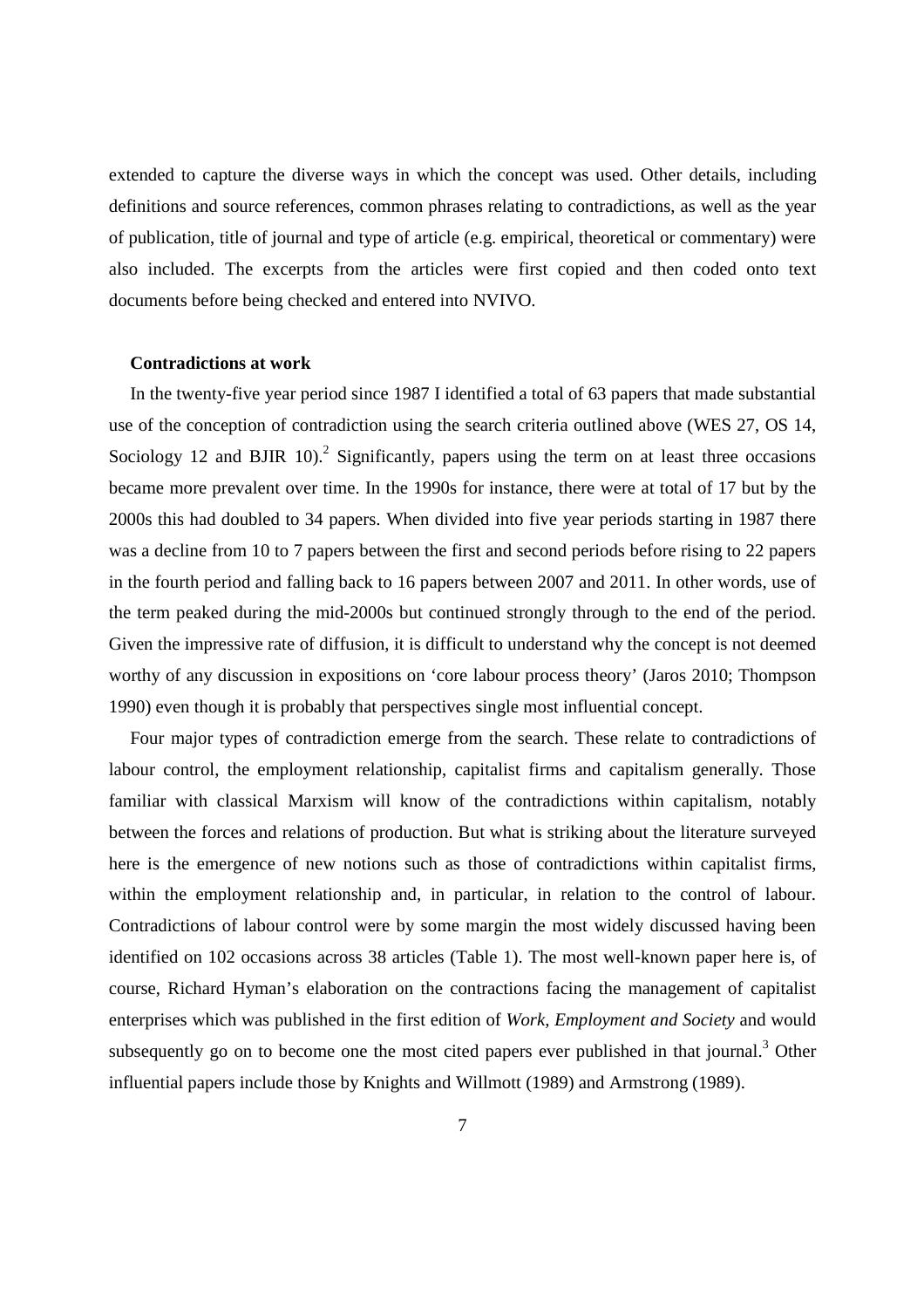#### TABLE 1 ABOUT HERE

The publication of Hyman's essay coincided with the emergence of a generation of sociologically oriented critical management writers who have applied the concept of contradiction to a range of new management rubrics and to work in the growing service economy. Consequently, two further sub-types can be identified within the contradictions of labour control: the contradiction between control and consent and those relating to new management rubrics. Examples of the latter include studies of Total Quality Management (e.g., Knights and McCabe 1999; Knights and McCabe 2000), team-based forms of work (Danford 1998) and the introduction of New Public Management in the public sector (e.g., Cooke 2006; Foster and Hoggett 1999). $<sup>4</sup>$ </sup>

The contradictions within capitalist firms include two further types. The first is where initiatives that seek to provide employees with more discretion and autonomy, possibly through new 'empowering' forms of work, fail to meet expectations because they are contradicted by a managerial preoccupation with cost reduction, labour intensification and short-term profitability. For instance, Knights and McCabe claim that their 'case study illustrates a number of tensions and contradictions surrounding the implementation of a TQM programme, not least of which is the preoccupation with cost constraints and short term profitability' (Knights and McCabe 1998: 436). Also, an influential paper by Bolton and Boyd on emotional labour reports that: '… efforts to recruit, train and socialize workers to deliver 'sincere performances' will be undoubtedly constrained by the range of contradictions created by those cost-cutting strategies which undermine the quality of cabin crews' working conditions and, ultimately, their physical health and well-being' (Bolton and Boyd 2003: 301). The second contradiction, which reflects the rise of the 'service economy', is that between 'quality and quantity'. This arises in front-line service work where employees have to respond directly to customer needs. In this case, the emphasis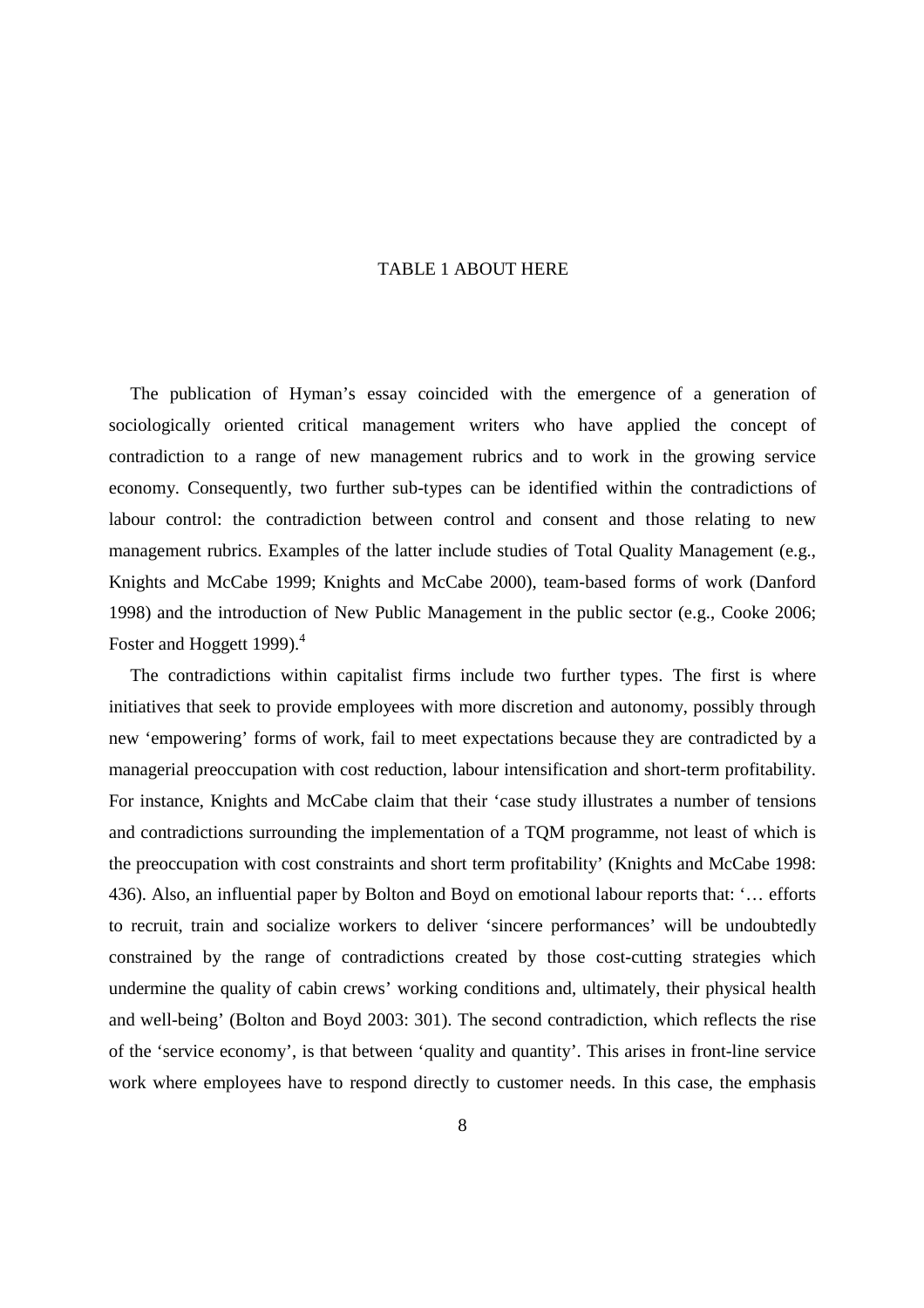that management place on employees being customer oriented is contradicted by the demand that they should deal with large numbers of customers regardless of the quality of customer care (e.g., Darr 2011; Korczynski et al. 2000; Taylor and Bain 2005).

 Although a relatively small proportion of the papers refer to these contradictions (which is why they are not listed in Table 1), the most substantial recent discussion of the contradictions of capitalism and their manifestation in capitalist firms can be found in the debate surrounding Adler's Marxist critique of Labour Process Theory in *Organization Studies* (Adler 2007; Delbridge 2007; Knights and Willmott 2007; Vallas 2007). I shall return to Adler's conception of contradiction later. Meanwhile, I propose to concentrate on the contradictions of labour control, as these were by far the most prevalent across the four journals.

#### **Contradictions of labour control**

The journal search identified two basic ideas relating to the problem of labour control. The first, which was a central theme in Friedman's celebrated historical study of managerial strategies of labour control, claims that any strategy of labour control is inherently contradictory, or unstable, when undertaken within a class-divided society (Friedman 1977; see also Littler and Salaman 1982: 264; Storey 1985: 197; Vallas 2007: 1383). For Friedman the contradiction exists because workers are not machines and have independent and often hostile wills that cannot be destroyed. However, this does not mean that employers find it impossible to implement any labour control strategy. Rather, Friedman argues that a contradiction of this kind may 'be suppressed, or disguised or bypassed' by new managerial strategies, but its continued existence will inevitably lead to the re-emergence of this basic contradiction and further attempts at suppression or disguise (p.106). Friedman elaborated on this point by claiming that neither of the two labour control strategies he identified as being the most prominent historically, 'Direct Control' and 'Responsible Autonomy', were able to resolve this problem. In fact, he argued dialectically to the effect that the more these two strategies were implemented, the more they were likely to expose the contradictions that lay underneath.

The second and most well-known contradiction is the supposed perpetual tension between the need to control labour while simultaneously eliciting its co-operation. In an influential neo-Marxist paper on industrial democracy and the control of labour Cressey and MacInnes argued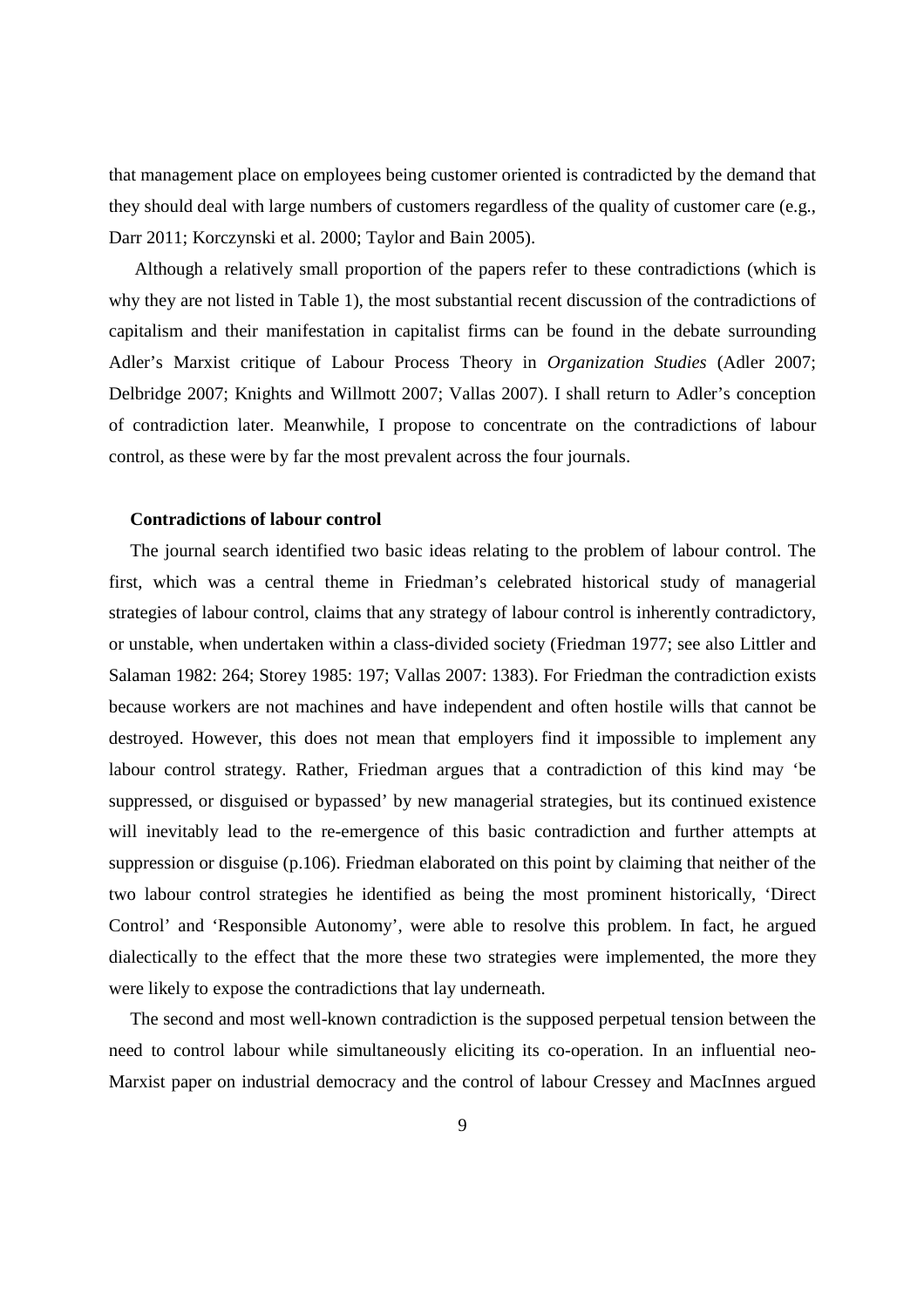that the inherent dualism of conflict and co-operation in capitalist forms of work creates a twofold relationship between employers and employees. Employers have to control their employees yet they must also, to some degree, seek a co-operative relationship in order to tap their creativity. At the same time, employees have an interest in resisting their own subordination while also needing to co-operate with employers for their livelihoods. Contradictions arise because the employer knows that relinquishing control to the workforce can enhance its bargaining power, especially when the workers view co-operation as an opportunity to enhance wages and conditions.

Hyman's celebrated elaboration insisted that: 'the function of labour control involves *both* the direction, surveillance and discipline of subordinates whose enthusiastic commitment to corporate objectives cannot be taken for granted; *and* the mobilization of the discretion, initiative and diligence which coercive supervision, far from guaranteeing, is likely to destroy' (Hyman 1987: 41). In addition, he emphasized the dynamic nature of this inherent contradiction. New fashions in management which sought to address problems of discipline inevitably aggravated the problem of consent and *vice versa*. So, what do these and other contradictions mean? The answer for Hyman is the much quoted assertion that the likelihood of any strategy being successful is undermined by the inherent contradictions within capitalist enterprises that create a fruitless search for management panaceas: '…there is no 'one best way' of managing these contradictions, only different routes to partial failure' (Hyman 1987: 30).

#### **Contradiction as a concept**

It should be acknowledged that there are schools of thought in sociology which consider debates about the specification of individual concepts to be unimportant. Concepts should not be reduced to either observational statements or a set of operations that yield a measurable set of indicators. The implication, as Outhwaite notes, is that: 'what counts are the theoretical structures in which these concepts are combined' (Outhwaite 1982: 3). To put it another way, any attempt to evaluate a concept or set of concepts has to evaluate the theory to which they contribute. Or, more crudely, concepts are only as good as the theories they serve.

In the case of contradiction there is of course such an extensive literature on the failings of Marxism as social theory that it need not be rehearsed here (e.g., Kolakowski 1978; Popper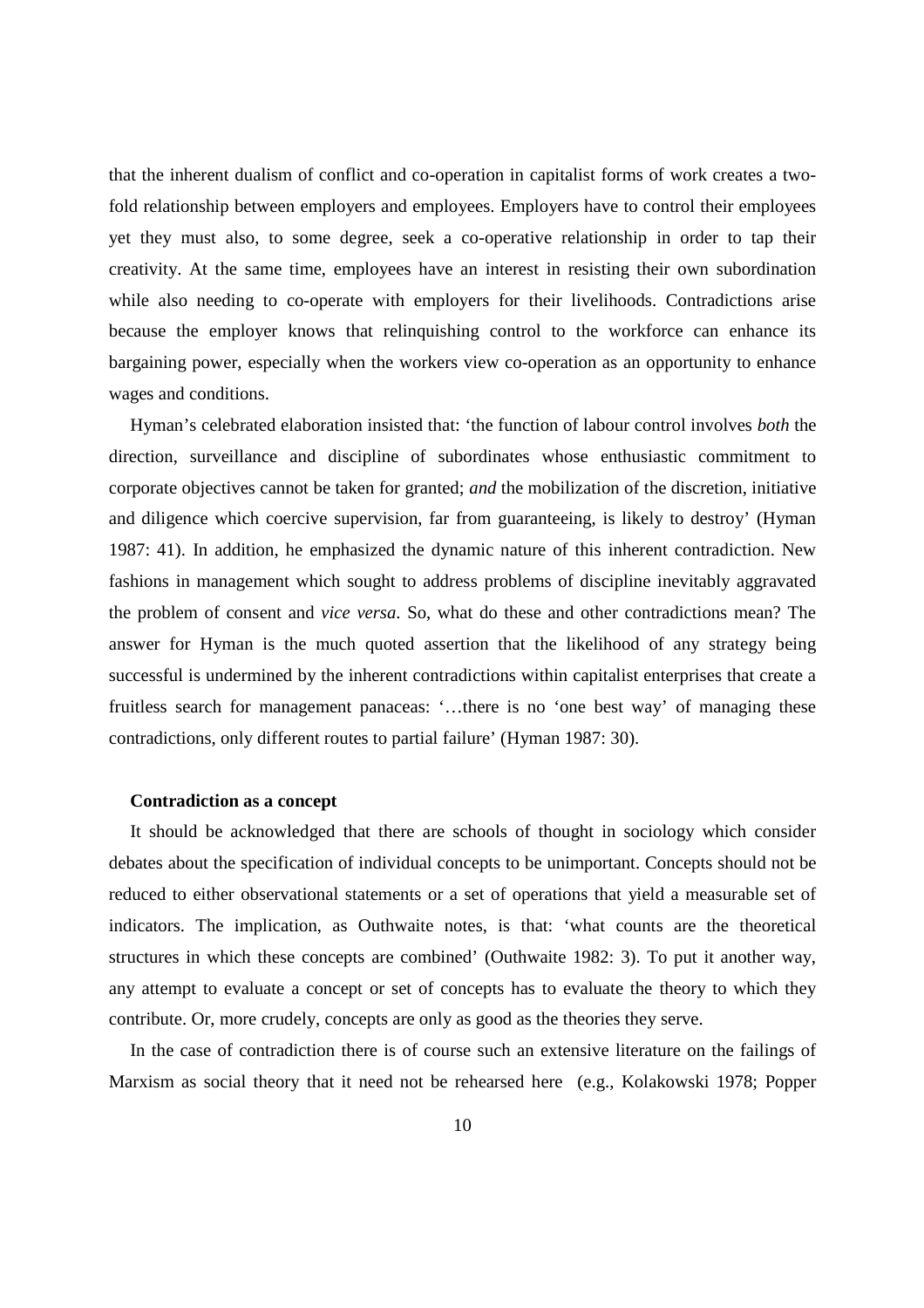[1945] 1966; Schumpeter 1943). To be fair, some of the leading proponents of Labour Process Theory have long since abandoned many of the central tenets of Marxism, such as those emphasizing the role of class struggle in the transformation of capitalist society (e.g., Edwards 1986; Thompson 1990). In any case, one of the striking aspects of the articles selected from across the four leading journals is that that they frequently lack any reference to a conceptual framework or theoretical perspective of any kind (only half of the papers identified with a theoretical perspective and only one third claimed to offer a Marxist or Labour Process perspective). In other words, it would be exceedingly difficult to evaluate the concept as part of a general theoretical framework when the latter is often absent.

Even so, I shall argue that it is possible to have a fruitful examination of a concept without having to engage in a detailed appraisal of the related theory. My basic orientation is therefore one of conceptual pragmatism in which the focus is on understanding how concepts are used by their originators and their followers for the purposes of empirical research (see also Mouzelis 1995: 8-9).

#### *Logic and conceptual precision*

According to the Oxford English Dictionary contradiction usually means 'a combination of statements, ideas, or features which are opposed to one another'. It would not therefore be surprising if those who are not familiar with Marxism or the literature on the Labour Process should assume that the term has a basis in logic. Indeed, in classical logic, a contradiction consists of a logical incompatibility between two or more propositions. Aristotle's law of noncontradiction, for instance, states that 'the most certain of all basic principles is that contradictory propositions are not true simultaneously' (Aristotle 1976: 1011b 13-14). Of course, this seems obvious. Either the sun is or is not shining but it cannot do both at the same time and in the same place, as Popper noted in his long-forgotten critique of dialectics (Popper 1940). If, as Popper argued, contradiction really means contradiction then a deductive science is not possible because contradictory propositions do not convey any sort of useful information. Rather, they are essentially meaningless and, if allowed, would mean that anything goes (1940: 410).

Some Marxist scholars have sought to side-step this issue by arguing that the requirements of formal logic do not apply in the social world where there are real oppositions, tensions and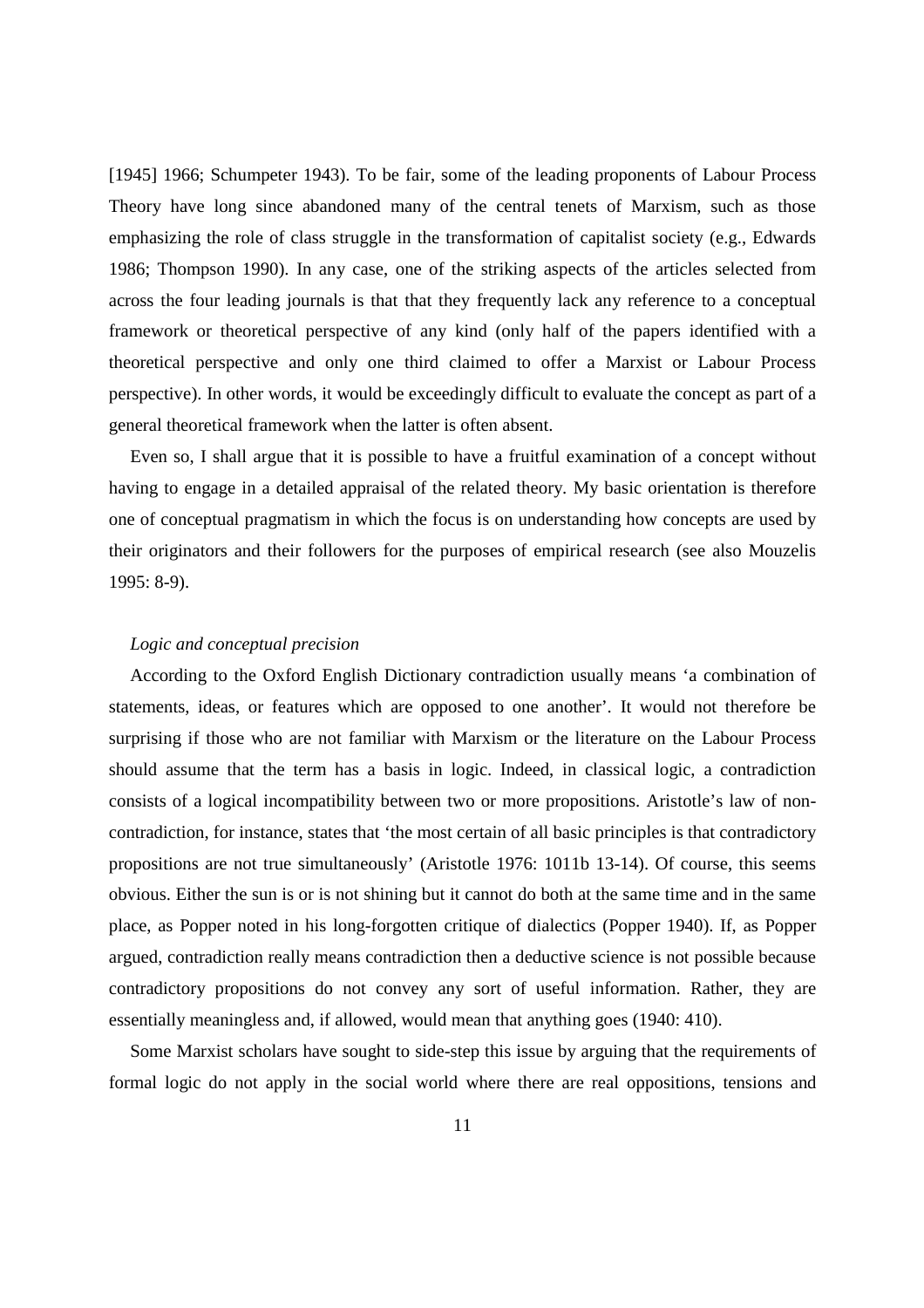conflicts (e.g., Colletti 1975). Accordingly, Hyman defines contradictions as 'incompatible social forces' (Hyman 1975: 4) while Edwards states that 'a contradiction is not a logical impossibility but is a state of tension between two or more features of the social structure' (Edwards 1986: 68; see also Watson 2008: 282-3). More recently, Adler, in his critique of Labour Process Theory states that the term '…is here used in a Hegelian sense, to designate a complex type of relation between real forces rather than merely between a logical incompatibility between propositions' (Adler 2007: 1319).<sup>5</sup> Contradiction, for Adler, exists 'at a deeper layer of causality' such as between the forces and relations of production or between the socialization of production and the persistence of private property-based relations of production  $(1319-20).$ <sup>6</sup>

But once the term ignores simple everyday logic it suffers an obvious loss of meaning that limits its social scientific value. Elster made this argument some years ago in an attempt to rehabilitate the concept within what later became known as Analytical Marxism. Analytical Marxism sought to salvage some viable ideas from Marxism by adopting the methods of analytical philosophy and conventional 'bourgeois' social science. The emphasis was no longer on a philosophically oriented interpretation of capitalist processes, as exemplified through dialectically pleasing formulations of contradiction, but on the kinds of causal chains or mechanisms that might be intelligible to mainstream social scientists (Wright, Levine and Sober 1992: 6-7). Accordingly, Elster insisted that: 'If by 'contradiction' we mean only opposition, conflict or struggle, then we should say opposition, conflict or struggle. We should firmly resist the temptation to play upon the logical connotation in order to make our opinions seem interesting, and then fall back upon the non-logical connotations in order to make them look plausible' (Elster 1978: 3; see also Elster 1985: 43-4).

One striking example that Elster used to demonstrate where the notion of contradiction was erroneously applied happens to be one that reoccurs in articles highlighting the contradictions of capitalism. This is the idea that a contradiction exists between the principles of socialized production and private appropriation (Adler 2007: 1320; Knights and Willmott 2007: 1372; Willmott 1987). Such contradictions are important to Marxist and critical realist scholars because they believe that they reveal something about the deep structures of capitalism that non-Marxist theories are incapable of comprehending. But for Elster, the contradiction is a merely verbal one,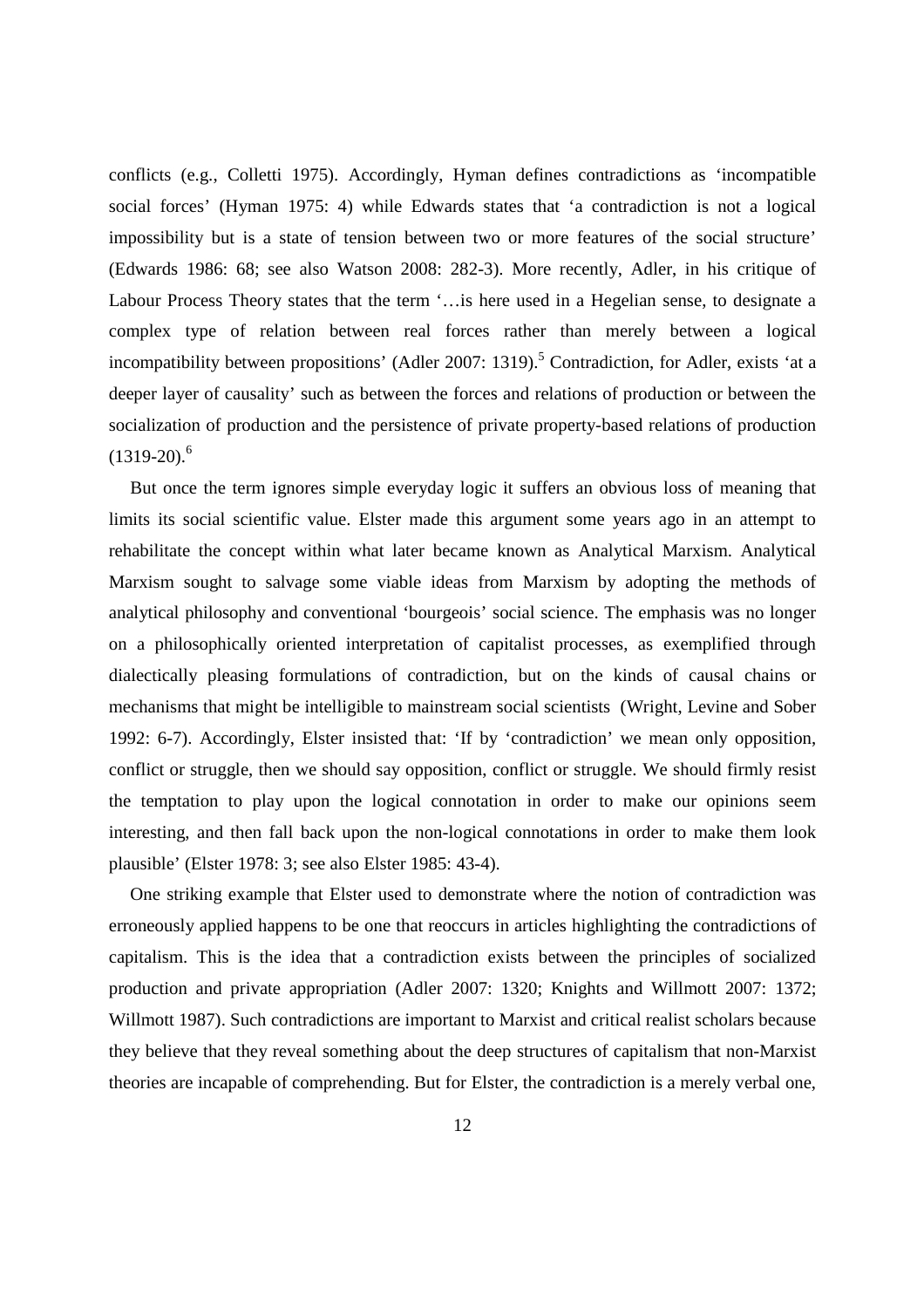such as that between a tall wife and a short husband. Although such contrasts are striking, Elster insists that they are irrelevant precisely because they provide no reason why the apparent contradiction should not persist. His summary of the point is both pithy and devastating: 'the notion of a social contradiction has the theoretical function of identifying causes of instability and change, not of locating symmetry violations' (Elster 1985: 48).

#### *External differentiation and concept redundancy*

Gerring, in his insightful examination of 'what makes a good concept', states it should be possible to distinguish the boundaries of one concept from another though there may be some degree of overlap. Apples and pears, for instance, may share many similarities but they are still different types of fruit. So, even if there may be some overlap between concepts problems arise when the boundaries between them are poorly defined (Gerring 1999: 375-6). In the extreme case, where concepts are indistinguishable from each other, concept redundancy ensues. It was precisely because of this problem that the venerable Italian political scientist Giovanni Sartori insisted that 'no word should be used as a synonym for another word' when forming concepts (Sartori 1984: 63). This is more than a mere matter of semantics. If contradiction is to be defined or used in such a way that it encroaches upon the notion of conflict then the theory from which this concept is derived is compromised. In other words, the utility of a concept is influenced by the extent to which it can be differentiated from neighbouring concepts (Gerring 1999: 364; 375- 9). More generally, if we are unable to distinguish between our concepts then we can no longer subscribe to one of the more widely shared views across the social sciences which is that clearly defined concepts are the essential building-blocks of any theory.

The example of the conflation between contradiction and conflict is deliberate because it is among the two stock phrases that keep reoccurring within these leading journals. For instance, one of the aims of Heyes' case study of training in a chemical plant is to show how '…actors seek to make sense of and manage the conflicts and contradictions that arise' within the workplace (Heyes 1996: 355) while Bolton and Houlihan insist that their Labour Process approach to the study of emotional labour 'highlights the conflict and contradiction involved in customer-service work' (Bolton and Houlihan 2005: 691). Finally, Rubery and colleagues' study of employment relations at UK airport finds that 'When workers are employed in a multi-agency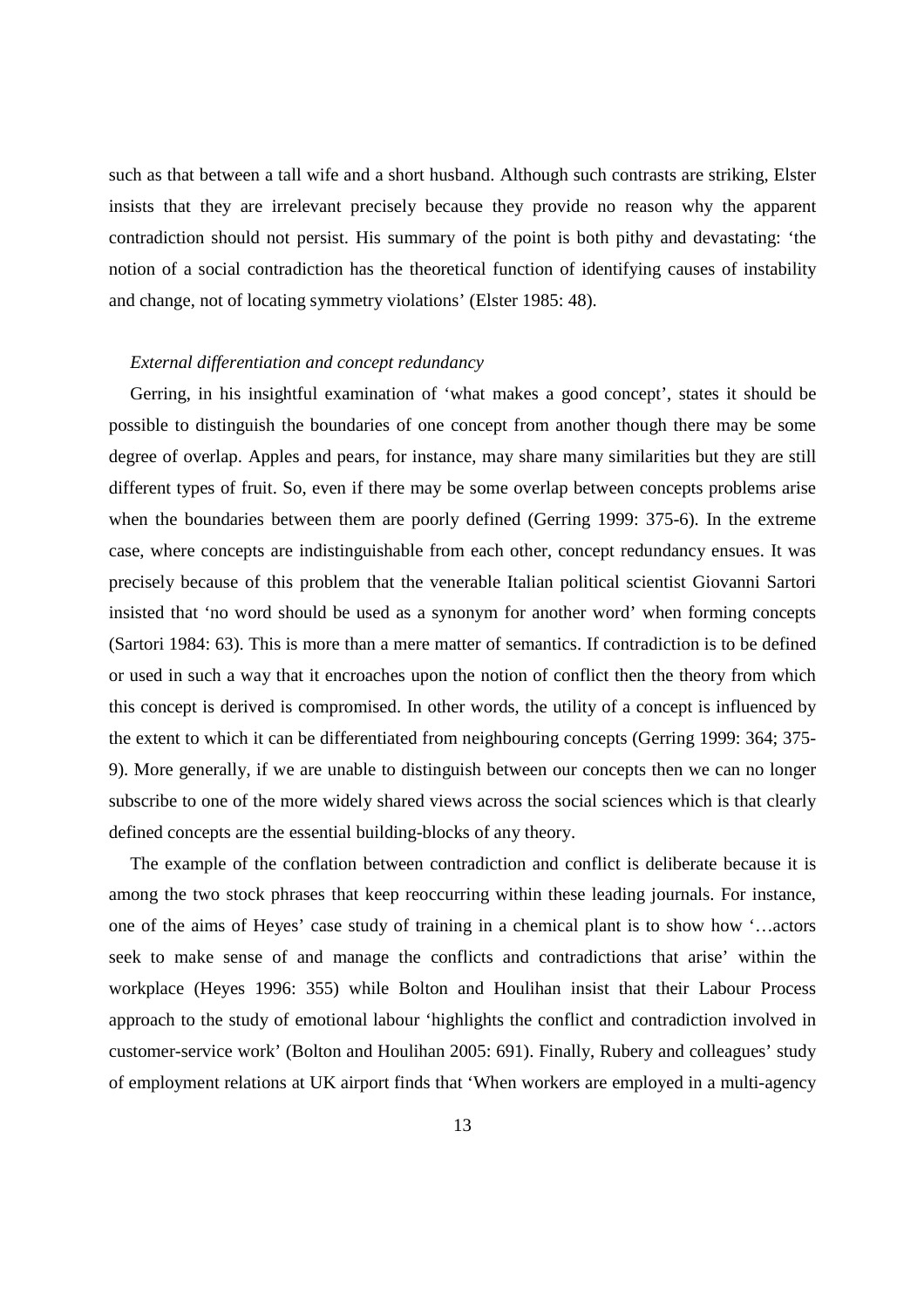setting, they attempt, through the same single act of labour, to satisfy simultaneously their obligations to two employers or agencies — the temporary work agency and the client. This simultaneity raises questions about organizational commitment and loyalty, and presents conflicts and contradictions with respect to lines of authority and workload.' (Rubery et al. 2003: 270).

However, the other phrase, which places the emphasis on 'tensions and contradictions' has become much more common, though it is no less flawed. This phrase appears on some 24 occasions across 18 papers while the 'conflict and contradiction' phrase appears 10 times across 7 papers. Armstrong, for instance, claims that '… the real question of management, from the labour process perspective, concerns the tensions and contradictions within the agency relationship' that characterizes capitalist management hierarchies (1989: 312). McCabe insists '…that as TQM progresses it will increasingly face tensions and contradictions' (1999: 682) while Knights and McCabe believe that while '... the tensions and contradictions are inherent in the design of TQM, they may only be made manifest when seeking to implement them in practice' (1998: 436). However, what is evident on reading through these papers is that the authors invariably fail to distinguish between the two terms. As much of the ensuing discussion concerns *tensions* of some kind, the 'contradictions' in 'tensions and contradictions' becomes little more than an empty cliché. In any case, the tendency to stretch the concept so that it includes the apparent contradiction between 'quality and quantity' or that between cost-cutting strategies and new management rubrics mean that any gains made from extending the term have been matched by losses in connotative precision (Sartori 1970).

#### *Problems of Operationalization*

One possible defence of contradiction is that it is a high-order theoretical concept that should not be treated as a directly-observable concept such as births, deaths and votes. Abstractions of this kind should be assessed only as part of the wider theory and its usefulness in making sense of the underlying causal forces that drive capitalism. To analyze them at workplace level rather than at the level of the labour process generally is to mistakenly conflate two distinct levels of analysis.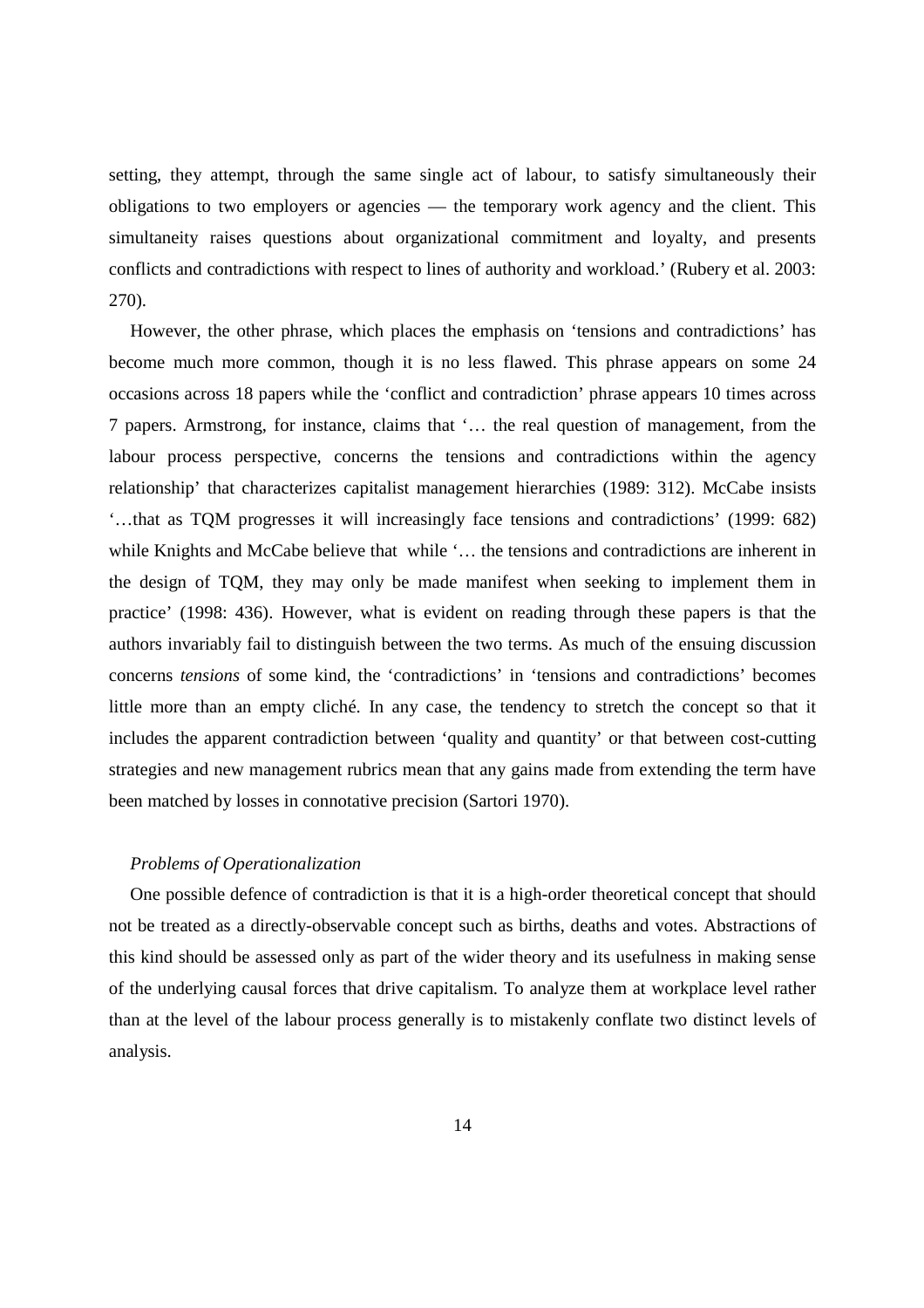The problem with this argument is that it fails to appreciate that all abstract concepts are not directly observable and a great deal of effort is put into attempts to locate their referents empirically. Given that almost all of the empirical research that uses contradiction is of a qualitative nature, it is important to stress that the requirement that abstract concepts are identifiable through empirical characteristics applies to both quantitative and qualitative research (Gerring 2012: 155-8; Hammersley and Atkinson 2007: 174-5). If anything, those working within qualitative tradition like to claim that their standards for conceptual validity are at least as high, if not higher than those working on survey research (e.g., Becker 1996). But the crucial point is that we have to be able to recognize a concept when we see it so that we can, for instance, distinguish the experience of emotional labour from manual labour or that of conflict from one of contradiction.

In any case, the fact that contradiction might be an abstraction of a higher-order has not prevented researchers from using the term to interpret the evidence produced from the twentyseven qualitative studies identified in the journal search. Although such studies became more common over the twenty-five year period, there is no evidence to indicate that this was because the workplaces being studied had somehow become more contradictory.<sup>7</sup> There is certainly a growing number of studies that examine the 'inherently contradictory' new management rubrics, such as Total Quality Management and New Public Management, but the contradictions that they uncover tend to be of a rather conventional kind (i.e. between management policies or between policies and practice). Even then, a striking feature of this work and, indeed, of the case studies generally, is that the concept of contradiction is generally read into the evidence rather than emerging directly from the views expressed by employees. This includes the surprisingly few examples where the interpretation follows directly on excerpts from interview that might presumably be viewed as direct evidence (Foster and Hoggett 1999: 29-30; Korczynski et al. 2000: 679).

A common refrain within the qualitative tradition is that the purpose of qualitative research is to understand the actors' interpretations of their experience rather than those of any researchers, especially when they might have an ideological axe to grind (e.g., Becker 1996; Hammersley and Atkinson 2007-3). My concern is that the imposition of contradiction creates two rather different but equally intractable difficulties. The first is that the emphasis on contradiction not only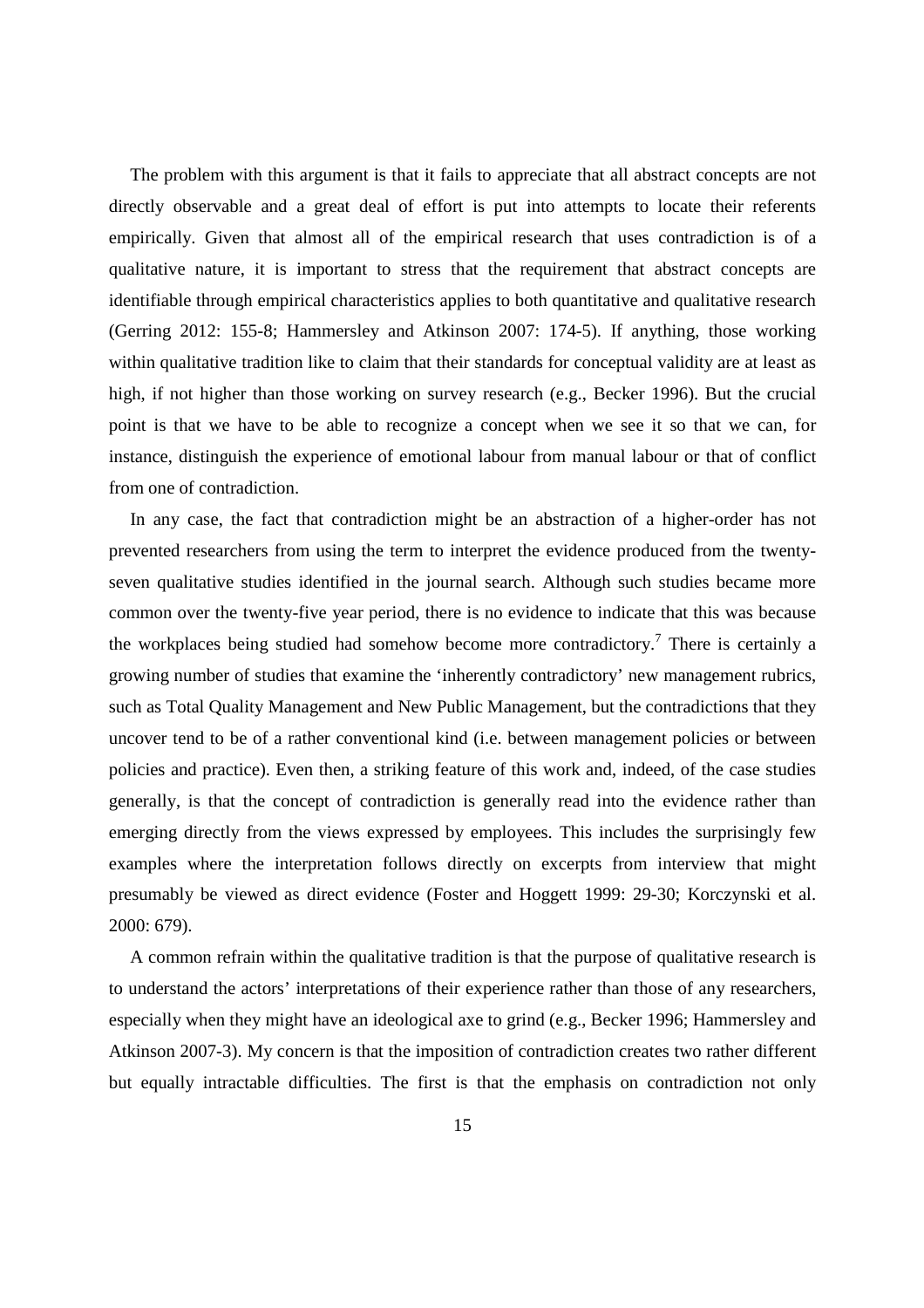excludes other possible interpretations but that it may also prevent the researcher from following the unanticipated leads and emergent concepts that are among the strengths of qualitative research (e.g., Becker 1996). This means that the preoccupation with contradiction may push the actors own interpretations into the background, especially if they do not agree with the ideological implications of the concept. Also it limits the chances of capturing new insights either through other *sensitizing concepts* or from the discovery of local *folk concepts* such as the 'making out' game in Burawoy's celebrated study of Allied Corporation (Burawoy 1979).

The second difficulty is that the conclusions of these studies frequently contain the well-worn claim that labour control contains an inherent dualism of co-operation and conflict and, furthermore, that these co-exist in contradiction given the capitalist imperative to generate profit (e.g., Danford 1998: 426-8; Dobbins and Gunnigle 2009: 565; Knights and McCabe 1999: 217-8; Korczynski et al. 2000: 684-5; O'Connell Davidson 1994: 41-2; Webb 1992: 490-1). This dualism, which is never voiced by those interviewed, is derived ultimately from the Hegelian belief that there are contradictions everywhere in reality. In other words, all phenomena in nature, society, or thought contain struggles or oppositions. The problem here, as Elster remarked, is that 'such statements say more about the theory than they do about social reality, especially when the meaning of the term becomes so vague that it is always possible to offer a *post hoc* claim to the effect that at least some feature of a given process is 'contradictory' in some sense' (1978: 68-9).

#### **The dependence on additional assumptions**

As I indicated earlier, Marxist, Labour Process and other writers have used the concept of contradiction to explain developments in the control of labour under capitalism. The much cited contradiction between control and consent states that employers have to control their employees while simultaneously requiring their co-operation and goodwill. At the same time, employees depend on their employers for an income but also have an interest in resisting their subordination (e.g., Cressey and MacInnes 1980; Edwards 2003; Hyman 1987).<sup>8</sup> Although this formulation of the problem has a certain dialectical elegance I would argue that it suffers from three major weaknesses.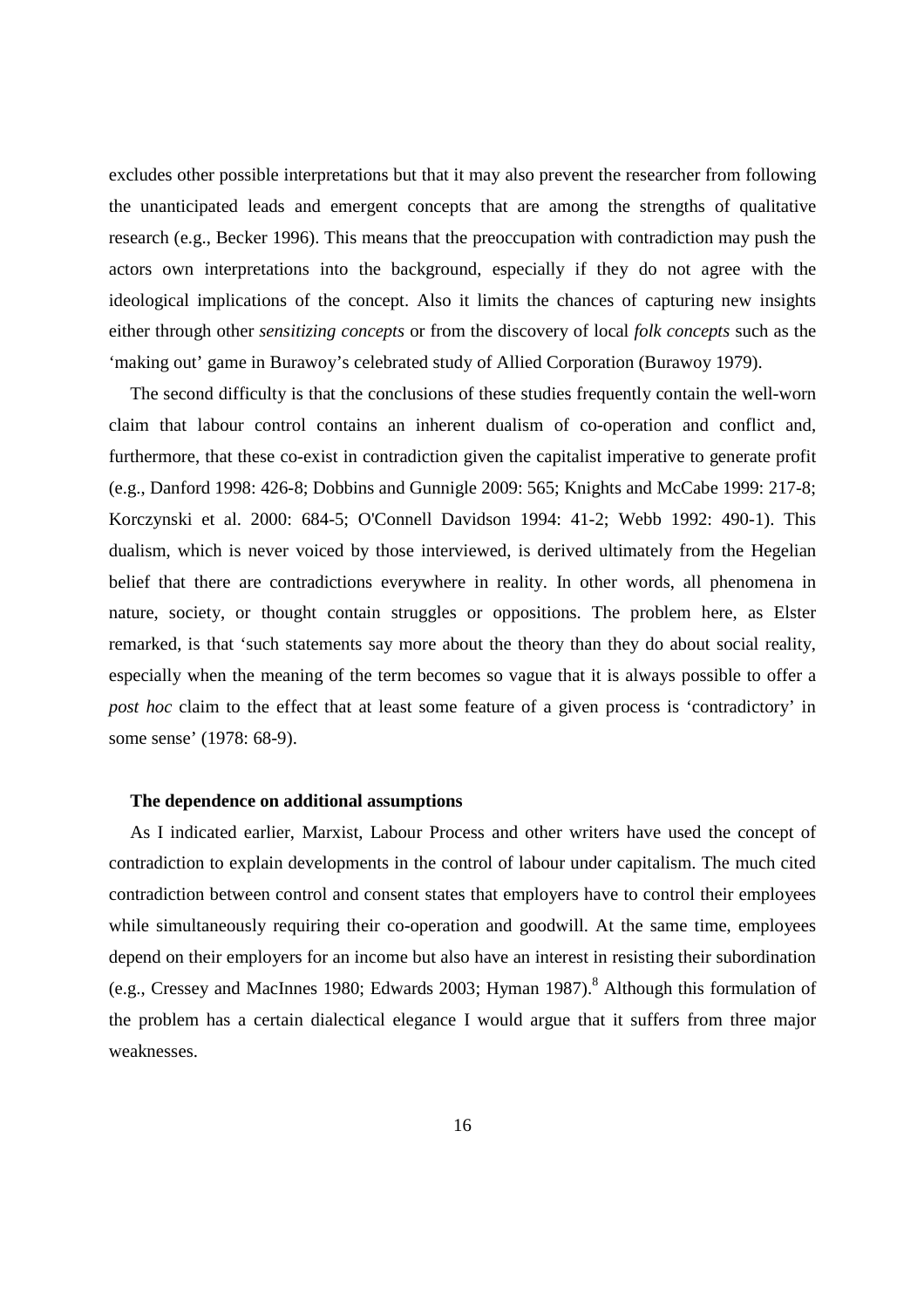The first is that it only makes sense logically if buttressed by a number of implicit assumptions. For instance, control and co-operation must be assumed to be incompatible or at least prone to undermining each other.<sup>9</sup> Logically, it could also be assumed that increased control might bring more rather than less co-operation. Workers might, for example, respond better to firm management because they like to know who is in charge. Indeed some Marxist studies of workplace relations have actually recorded workers expressing a need for strong managerial authority, though this has been interpreted as a 'contradictory desire' (e.g., Collinson 1992: 176). Either way, the claim only makes sense if it is based on certain assumptions about how employees respond to their experience of employment.

Second, and relatedly, the argument must assume that workers are alienated and exploited (e.g., Adler 2007: 1324; Brook 2009: 544; Cressey and MacInnes 1980: 14; Danford 1998: 426- 7). Accordingly, extracting work is not only problematic for employers but also that any attempt to concede control will be used to the employer's disadvantage. Friedman even goes so far as to claim that 'because labour power *is* alienated under the capitalist mode of production, each strategy, in its ultimate vision, is based on a contradiction' (1977: 7). The problem here is that the debate over alienation, which once marked a long-running divide between Marxist and non-Marxist sociologists, has more or less ended. Along with the related concept of exploitation, it is still not clear how it might be subjected to any kind of serious empirical examination. On this point, it is worth recalling the position taken by Goldthorpe, Lockwood and colleagues when they tried to apply it within the *Affluent Worker* project. They concluded that the concept of alienation 'is not a specifically sociological concept: it is rather a notion expressive of a certain human and social philosophy which often figures crucially in a rhetoric of revolution. It is not intended to be tested against fact' (Goldthorpe et al. 1969: 179).

A third problem with dialectical reasoning of this kind is that it is unable to account for social action at the individual level since the changes that occur flow from the exigencies of systemic or structural conflict. Even if some notion of an alienated worker were to be accepted it is quite possible that workers may experience collective action problems in responding to either coercive or co-operative forms of labour control. If some decide to leave and others wish to remain loyal there is no guarantee that the remainder will be capable of organizing themselves to the point where they actually bring about a change in the form of labour control. In fact, an influential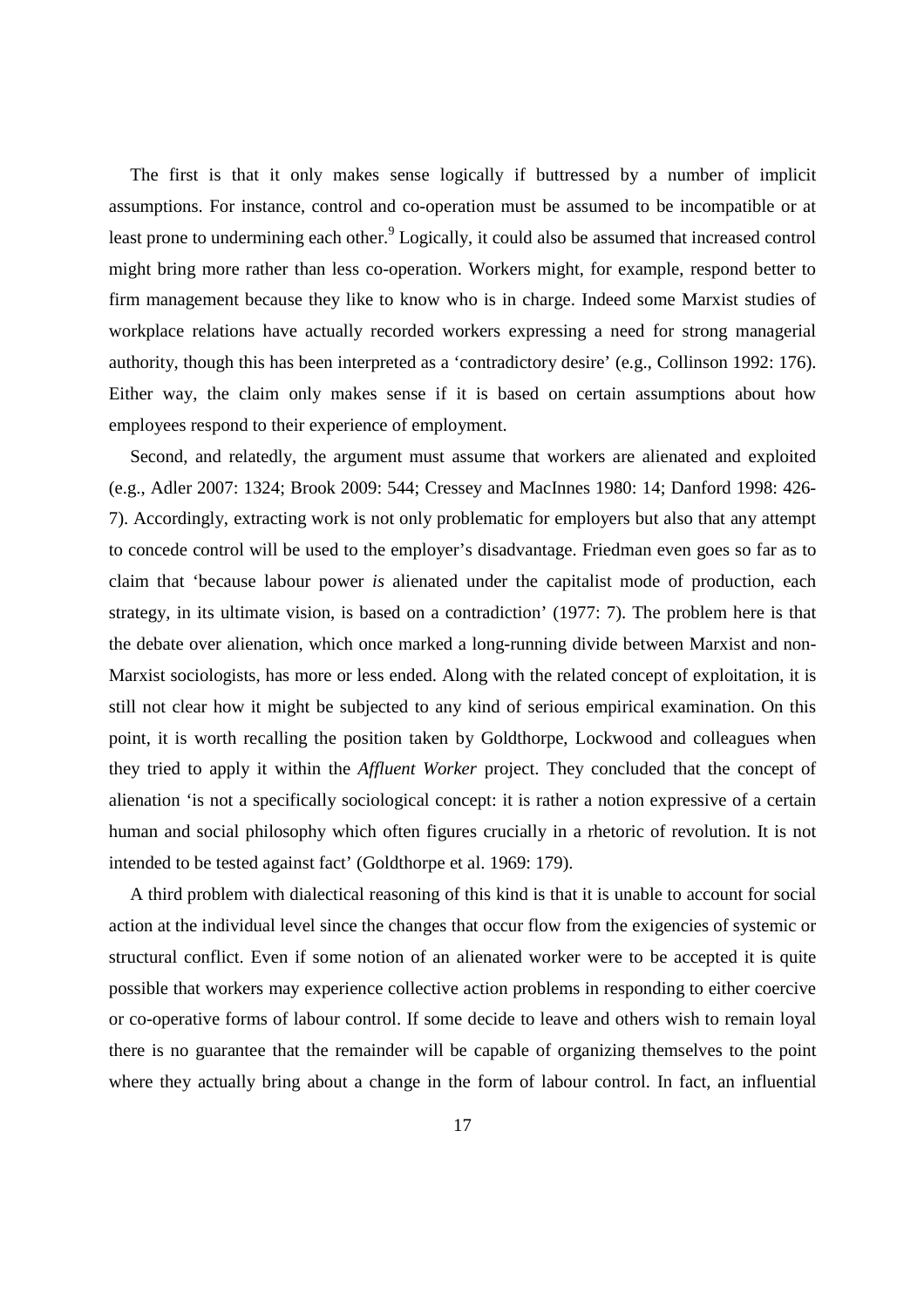review of working-class consciousness reported that those 'who are most alienated and most desperate are those who are least confident of their ability to change their situation' (Mann 1973: 70). In short, it seems that this particular contradiction and the changes in the labour process that are associated with it reflect a wider problem with Marxist theories of social change which is that they are not so much examples of critical thinking as wishful thinking.<sup>10</sup>

#### *Contradiction and change*

Finally, it should be remembered that Marxists view contradiction as a central component in processes of social change. Within the literature on the sociology of work and industrial relations, two not unrelated claims can be identified. The first is that the dialectical relationship between control and resistance creates a dynamic that generates new forms of control. Such writers insist that control over the labour force is never complete and that the inherently contradictory nature of such control explain its evolution from one form to another (Burris 1989: 2-3; Friedman 1977: 106-7; Storey 1983: 185-7).While this argument has attracted many supporters within the Labour Process tradition, it is open to the obvious challenge that nobody has been able to demonstrate empirically that processes of labour control have developed dialectically and, in particular, that worker resistance has proved to be either a productive or consistent source of managerial innovation (see, for instance, Brody 1984; Edwards 1986: 39-41; Lazonick 1983: 131-2).

The second claim in relation to social change is, of course, the classic Marxist argument that contradictions represent self-destructive forces within capitalism that generate so much instability and conflict that they eventually lead to its demise. Leaving aside the possibility of societal transformation, which featured in many of the Marxist papers (e.g., Adler 2007: 1328; Barrett and Rainnie 2002: 424; Burris 1989: 18; Hyman 1987: 52) the idea that contradiction would generate instability and the prospect of change was also evident from the journal search. Knights and McCabe, for example, noted '… how some of the contradictions [of TQM] leave space for staff not only to resist but also to extend aspects of the quality programme beyond the parameters of management intentions' (1998: 436). Other studies also saw similar opportunities for resistance and or collective organization (e.g., Danford 1998: 427; McCabe 1999: 688; Russell and Thite 2008: 630-1).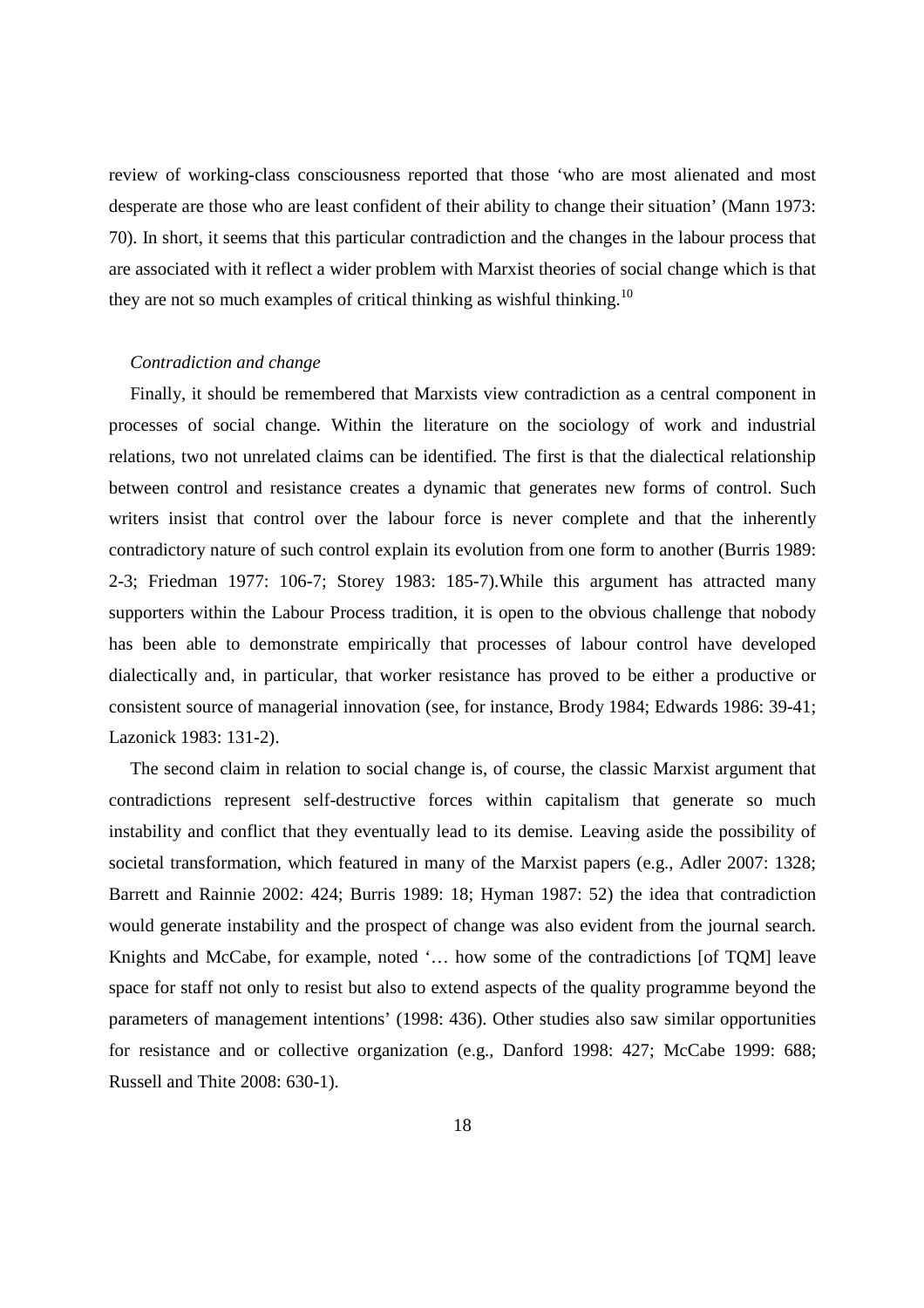Focusing any further on individual studies runs the risk of missing the general point which is that a substantial strand of research in leading academic journals insists that capitalism, capitalist firms, management strategies, and the employment relationship are riddled with contradictions. Assuming that this is indeed the case and assuming that such contradictions do provide opportunities for collective organization and resistance then the obvious question to ask is why union membership, collective bargaining, strikes and other forms of industrial action have collapsed over the past few decades (Godard 2011; Kersley et al. 2006; Lyddon 2007). Nor is there any evidence to indicate that the firms that introduced any of the 'inherently contradictory' new management models subsequently struggled or went out of business. Perhaps nothing is so damaging to those who insist on the significance of contradictions than the massively awkward fact that they have not generated the kind of workplace instability and change that the concept originally implied.

#### **Conclusions**

If the sociology of work is to advance on theoretical and empirical fronts then it has to encourage a shared commitment to clarity and rigour in scholarship, terminology and meaning. I have argued that the concept of contradiction and the way it is used by a substantial number of scholars has failed to meet these requirements because of weaknesses in logic, inadequate differentiation, problems of operationalization, and its dependence on flawed assumptions. Even if the associated problems of concept stretching and concept redundancy are set aside this still leaves what is probably the most damning weakness: the expectation of widespread instability and upheaval within capitalist workplaces.

The danger is that if the current tendency for piling up case studies of contradiction continues then it is unlikely to generate the kind of conceptual and empirical innovation that were once the hallmarks of British industrial sociology. In short, I believe the time has come to call for a moratorium on the concept and possibly for abandoning it altogether. The experience of some of the leading Analytical Marxism scholars is informative on this point. Elster substituted the related sociological concept of unintended consequences (Merton 1936) for the 'real contradictions' that can be found in Marx's work. Indeed, he suggests that one of Marx's central contributions to the methodology of the social sciences was his analysis of unintended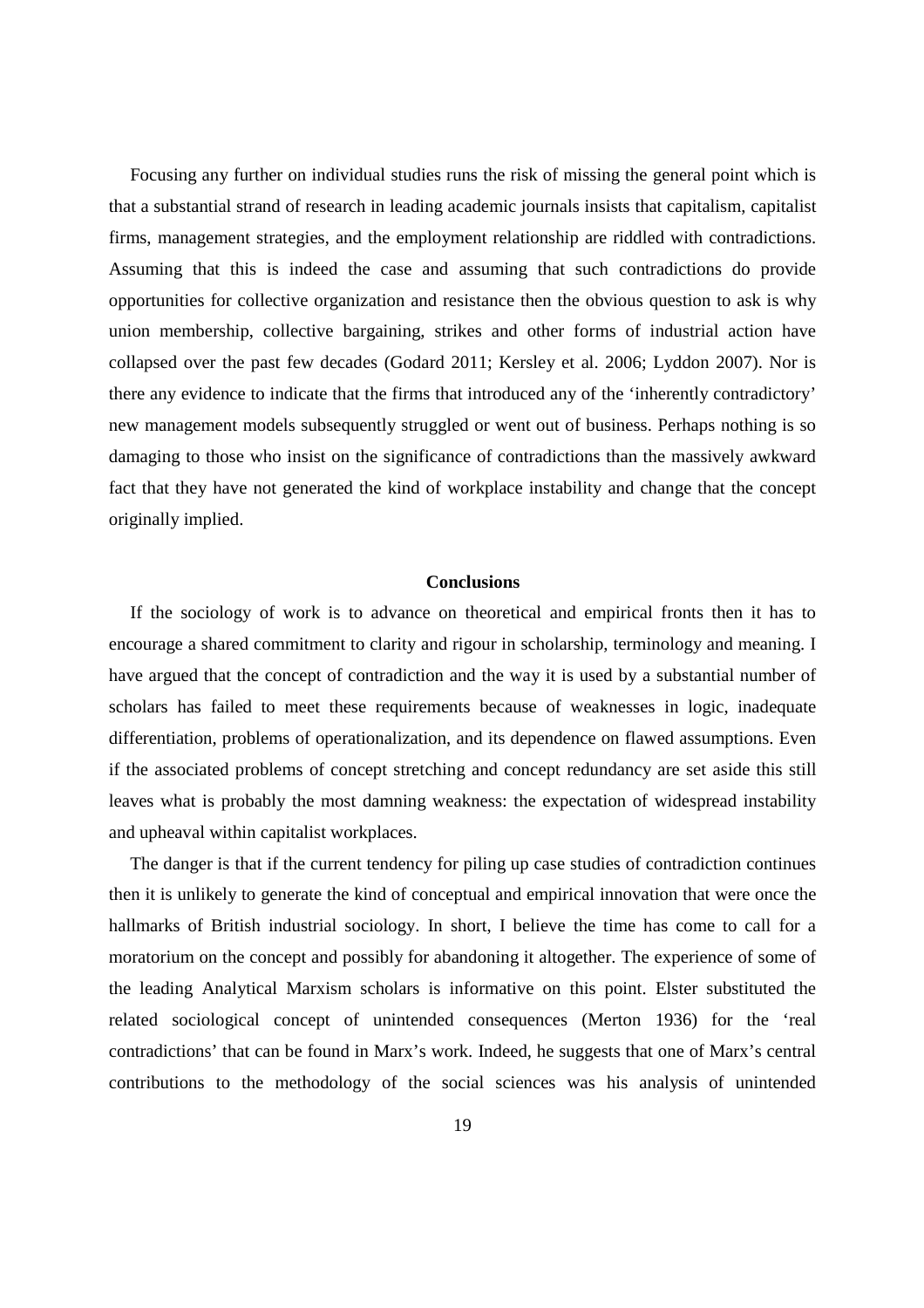consequences, especially those of a negative or counter-productive nature (Elster 1978: 106-24; Elster 1985: 22-7; 44-8). Significantly, Elster himself no longer makes much use of contradiction, 'real' 'social' or otherwise while the idea of unintended consequences or externalities is presented as one of a range of social mechanisms (Elster 2007: 300-11). In any case, what matters is that whatever concepts we use are not only clearly and consistently defined but that they also help explain social reality. Otherwise, we leave ourselves open to the old allegation that sociology is little more than political prejudice dressed up in academic jargon.

#### **Acknowledgements**

I would like to thank Paul Edwards, Stephen Hill, Richard Hyman, Sandy Jacoby, John Kelly, Bill Roche, Tim Strangleman and his colleagues at the Sociology seminar at the University of Kent for helping to sharpen my arguments even when they are not necessarily ones that they would agree with. The usual disclaimer applies.

#### **References**

- Adler, Paul S. 2007. "The Future of Critical Management Studies: A Paleo-Marxist Critique of Labour Process Theory." *Organization Studies* 28(9):1313-45.
- Aristotle. 1976. *Metaphysics: Books M and N*. London.
- Armstrong, Peter. 1989. "Management, Labour Process and Agency." *Work, Employment & Society* 3(3):307-22.
- Barrett, Rowena, and Al Rainnie. 2002. "What's So Special About Small Firms?" *Work, Employment & Society* 16(3):415-31.
- Becker, Howard S. 1996. "The Epistemology of Qualitative Research." in *Ethnography and Human Development*, edited by R. Jessor, Colby, A., and Schweder, R. Chicago: University of Chicago Press.
- Blackburn, Robin. 1969. "A Brief Guide to Bourgeois Ideology." Pp. 163-213 in *Student Power*, edited by Alexander Cockburn and Robin Blackburn. Harmondsworth: Penguin.
- Bolton, Sharon C., and Carol Boyd. 2003. "Trolley Dolly or Skilled Emotion Manager? Moving on from Hochschild's Managed Heart." *Work, Employment & Society* 17(2):289-308.
- Bolton, Sharon C., and Maeve Houlihan. 2005. "The (Mis)Representation of Customer Service " *Work, Employment & Society* 19(4):685-703.
- Brody, David. 1984. "Review: Segmented Work, Divided Workers: The Historical Transformation of Labor in the United States by D. M. Gordon, R. Edwards, and M. Reich." *Journal of Interdisciplinary History* 14(3):701-05.
- Brook, Paul. 2009. "In Critical Defence of 'Emotional Labour': Refuting Bolton's Critique of Hochschild's Concept." *Work, Employment & Society* 23(3):531-48.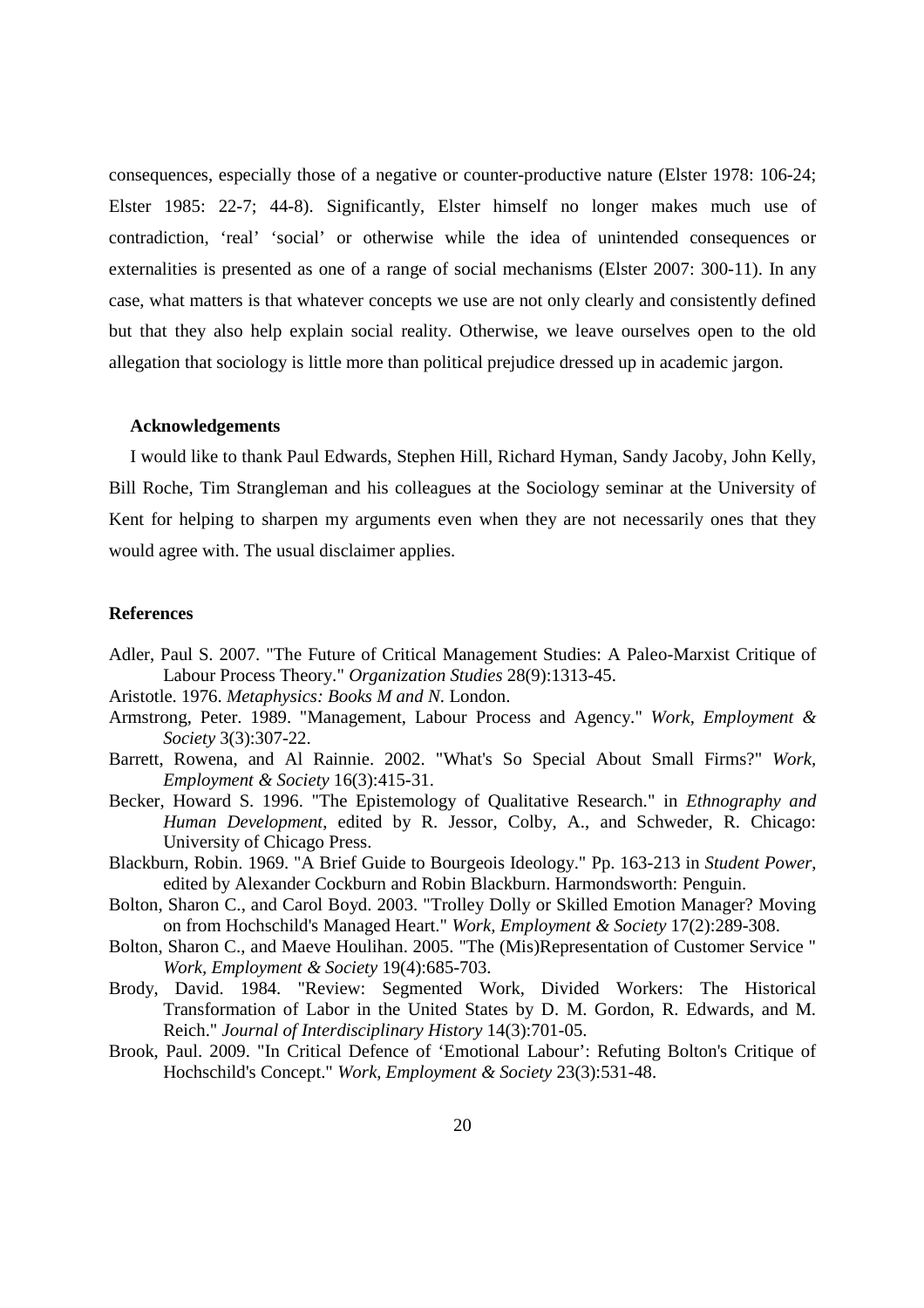- Burawoy, Michael. 1979. *Manufacturing Consent: Changes in the Labor Process under Monopoly Capitalism*. Chicago: University of Chicago Press.
- Burris, Beverly H. 1989. "Technocratic Organization and Control." *Organization Studies*  $10(1):1-22.$
- Colletti, Lucio. 1975. "Marxism and the Dialectic." *New Left Review* 93:3-29.
- Collinson, David L. 1992. *Managing the Shopfloor: Subjectivity, Masculinity, and Workplace Culture*. Berlin: W. de Gruyter.
- Cooke, Hannah. 2006. "Seagull Management and the Control of Nursing Work." *Work, Employment & Society* 20(2):223-43.
- Cressey, Peter, and John MacInnes. 1980. "Voting for Ford: Industrial Democracy and the Control of Labour." *Capital & Class* 11(Summer):5-34.
- Danford, Andy. 1998. "Teamworking and Labour Regulation in the Autocomponents Industry." *Work, Employment & Society* 12(3):409-31.
- Darr, Asaf. 2011. "Sales Work and the Situated Constitution of Legitimate Economic Exchange." *Work, Employment & Society* 25(3):506-21.
- Delbridge, Rick. 2007. "Explaining Conflicted Collaboration: A Critical Realist Approach to Hegemony." *Organization Studies* 28(9):1347-57.
- Dobbins, Anthony, and Patrick Gunnigle. 2009. "Can Voluntary Workplace Partnership Deliver Sustainable Mutual Gains? ." *British Journal of Industrial Relations* 47(3):546-70.
- Edwards, P. K. 2003. "The Employment Relationship and the Field of Industrial Relations." Pp. 1-36 in *Industrial Relations: Theory and Practice*, edited by P. K. Edwards. Oxford: Basil Blackwell.
- Edwards, Paul. 1986. *Conflict at Work: A Materialist Analysis of Workplace Relations*. Oxford: Basil Blackwell.
- Edwards, Paul, and Judy Wajcman. 2005. *The Politics of Working Life*. Oxford: Oxford University Press.
- Elster, Jon. 1978. *Logic and Society: Contradictions and Possible Worlds*. Chichester: Wiley.
- Elster, Jon. 1985. *Making Sense of Marx*. Cambridge: Cambridge University Press.
- Elster, Jon. 2007. *Explaining Social Behavior: More Nuts and Bolts for the Social Sciences*. Cambridge: Cambridge University Press.
- Foster, Deborah, and Paul Hoggett. 1999. "Change in the Benefits Agency: Empowering the Exhausted Worker?" *Work, Employment and Society* 13(01):019-39.
- Friedman, Andrew L. 1977. *Industry & Labour: Class Struggle at Work and Monopoly Capitalism*. Basingstoke: Macmillan.
- Gerring, John. 1999. "What Makes A Concept Good? A Criteria Framework for Understanding Concept Formation in the Social Sciences." *Polity* 31(3):357-93.
- Gerring, John. 2012. *Social Science Methodology: A Unified Framework*. Cambridge: Cambridge University Press.
- Godard, John. 2011. "What Ever Happened to Strikes?" *British Journal of Industrial Relations* 49(2):282-305.
- Goldthorpe, John, David Lockwood, Frank Bechofer, and Jennifer Platt. 1969. *The Affluent Worker in the Class Structure*. Cambridge: Cambridge University Press.
- Hammersley, Martyn, and Paul Atkinson. 2007. *Ethnography: Principles in Practice*. London: Routledge.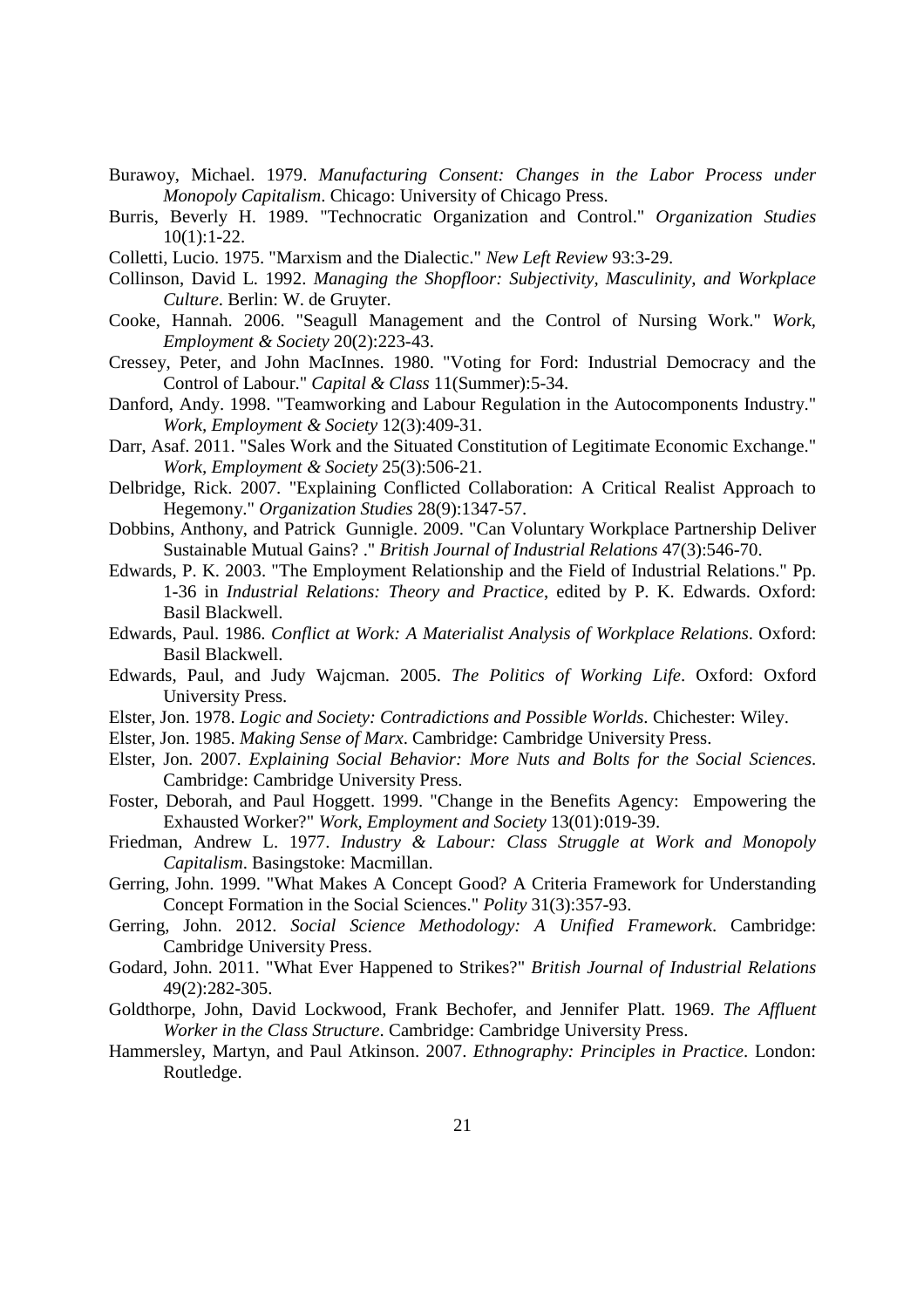- Heyes, Jason. 1996. "A Formula for Success? Training, Reward and Commitment in a Chemicals Plant." *British Journal of Industrial Relations* 34(3):351-69.
- Hyman, Richard. 1975. *Industrial Relations: A Marxist Introduction*. Basingstoke: Macmillan.
- Hyman, Richard. 1987. "Strategy or Structure? Capital, Labour and Control." *Work, Employment & Society* 1(1):25-55.
- Jaros, Stephen. 2010. "The Core Theory: Critiques, Defences and Advances." Pp. 70-88 in *Working Life: Renewing Labour Process Analysis*, edited by Paul Thompson and Chris Smith. Basingstoke: Palgrave Macmillan.
- Kelly, Aidan, Huw Morris, Michael Rowlinson, and Charles Harvey. 2009. "The Association of Business Schools Academic Journal Quality Guide." London: Association of Business Schools.
- Kersley, Barbara, Carmen Alpin, John Forth, Alex Bryson, Helen Bewley, Gill Dix, and Sarah Oxenbridge. 2006. *Inside the Workplace: Findings from the 2004 Workplace Employment Relations Survey*. London: Routledge.
- Knights, David, and Darren McCabe. 1998. "Dreams and Designs on Strategy: A Critical Analysis of TQM and Management Control." *Work, Employment and Society* 12(3):433- 56.
- Knights, David, and Darren McCabe. 1999. "'Are There No Limits to Authority?': TQM and Organizational Power." *Organization Studies* 20(2):197-224.
- Knights, David, and Darren McCabe. 2000. "'Ain't Misbehavin'? Opportunities for Resistance under New Forms of 'Quality' Management." *Sociology* 34(3):421-36.
- Knights, David, and Hugh Willmott. 1989. "Power and Subjectivity at Work: From Degradation to Subjugation in Social Relations." *Sociology* 23(4):535-58.
- Knights, David, and Hugh Willmott. 2007. "Socialization, Yes. Skill Upgrading, Probably. Robust Theory of the Capitalist Labour Process, No." *Organization Studies* 28(9):1369- 78.
- Kolakowski, Leszek. 1978. *Main Currents of Marxism: The Founders, The Golden Age, The Breakdown*. New York: W.W. Norton.
- Korczynski, Marek, Karen Shire, Stephen Frenkel, and May Tam. 2000. "Service Work in Consumer Capitalism: Customers, Control and Contradictions." *Work, Employment & Society* 14(4):669-87.
- Lazonick, William H. 1983. "Technological Change and the Control of Work: The Development of Capital-labour Relations in US Manufacturing Industry." Pp. 111-36 in *Managerial Strategies and Industrial Relations*, edited by Howard F. Gospel and Craig R. Littler. London: Heinemann.
- Littler, Craig R., and Graeme Salaman. 1982. "Bravermania and Beyond: Recent Theories of the Labour Process." *Sociology* 16(2):251-69.
- Lyddon, Dave 2007. "From Strike Wave to Strike Drought: The United Kingdom, 1968-2005." Pp. 339-65 in *Strikes around the World 1968-2005*, edited by S. van der Velden, H. Dribbusch, D. Lyddon, and K. Vandaele. Amsterdam: Aksant Academic Publishing.
- Mann, Michael. 1973. *Consciousness and Action among the Western Working Class*. London: Macmillan.
- Marx, Karl, and Friedrich Engels. [1848] 1992. *The Communist Manifesto*. Oxford: Oxford University Press.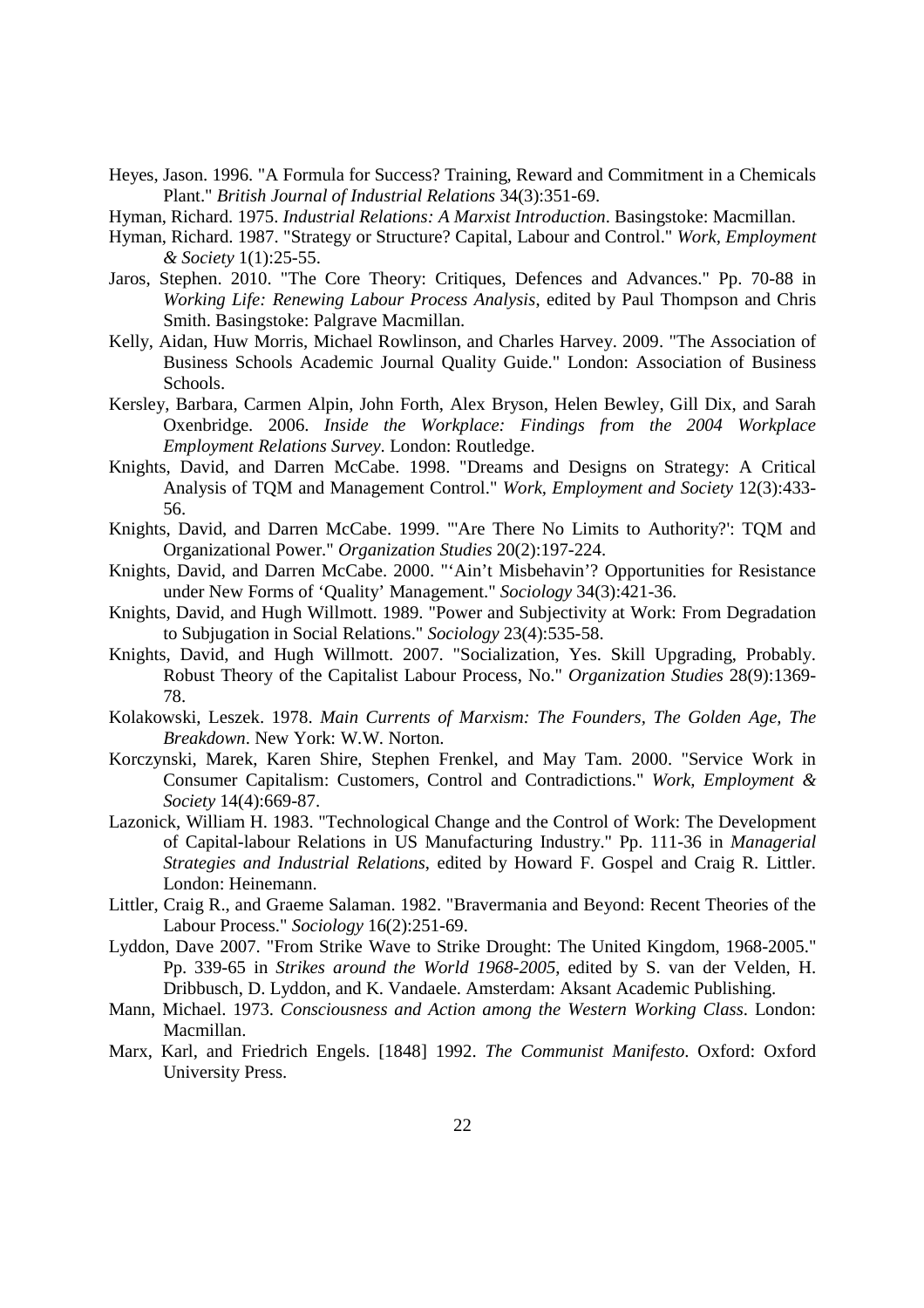- McCabe, Darren. 1999. "Total Quality Management: Anti-Union Trojan Horse or Management Albatross?" *Work, Employment & Society* 13(4):665-91.
- Merton, Robert K. 1936. "The Unintended Consequences of Purposive Social Action." *American Sociological Review* 1:894-904.
- Merton, Robert K. 1958. *Social Theory and Social Structure*. New York: Free Press.
- Mouzelis, Nicos. 1995. *Sociological Theory: What Went Wrong?* London: Routledge.
- Noon, Mike, and Paul Blyton. 2007. *The Realities of Work: Experiencing Work and Employment in Contemporary Society*. Basingstoke: Macmillan.
- O'Connell Davidson, Julia. 1994. "What Do Franchisors Do? Control and Commercialisation in Milk Distribution." *Work, Employment & Society* 8(1):23-44.
- Outhwaite, William. 1982. *Concept Formation in Social Science*. London: Routledge & Kegan Paul.
- Popper, Karl R. 1940. "What is Dialectic?" *Mind* 49(196):403-26.
- Popper, Karl R. [1945] 1966. *The Open Society and its Enemies. Vol.2, The High Tide of Prophecy*. Princeton: Princeton University Press.
- Portes, Alejandro. 1998. "Social Capital: Its Origins and Applications in Modern Sociology." *Annual Review of Sociology* 24:1-24.
- Rubery, Jill, Fang Lee Cooke, Jill Earnshaw, and Mick Marchington. 2003. " Interorganizational Relations and Employment in a Multi-employer Environment." *British Journal of Industrial Relations* 41(2):265-89.
- Russell, Bob, and Mohan Thite. 2008. "The Next Division of Labour: Work Skills in Australian and Indian Call Centres." *Work, Employment & Society* 22(4):615-34.
- Sartori, Giovanni. 1970. "Concept Misformation in Comparative Politics." *The American Political Science Review* 64(4):1033-53.
- Sartori, Giovanni. 1984. "Guidelines for Concept Analysis." Pp. 15-85 in *Social Science Concepts*, edited by Giovanni Sartori. Beverly Hills: Sage.
- Schumpeter, J. 1943. *Capitalism, Socialism and Democracy*. London: Routledge.
- Seo, Myeong-Gu, and W. E. Douglas Creed. 2002. "Institutional Contradictions, Praxis, and Institutional Change: A Dialectical Perspective." *The Academy of Management Review* 27(2):222-47.
- Storey, John. 1983. *Managerial Prerogative and the Question of Control*. London: Routledge and Kegan Paul.
- Storey, John. 1985. "The Means of Management Control." *Sociology* 19(2):193-211.
- Taylor, Phil, and Peter Bain. 2005. "'India Calling to the Far Away Towns'." *Work, Employment & Society* 19(2):261-82.
- Thompson, Paul. 1990. "Crawling from the Wreckage: The Labour Process and the Politics of Production." Pp. 95-124 in *Labour Process Theory*, edited by David B. Knight and Hugh Willmott. London: Macmillan.
- Vallas, Steven P. 2007. "Paleo-Paralysis? Work, Organizations and the Labour Process Debate." *Organization Studies* 28(9):1379-85.
- Watson, Tony J. 2008. *Sociology, Work and Industry*. London: Routledge.
- Webb, Janette. 1992. "The Mismanagement of Innovation." *Sociology* 26(1):471-92.
- Willmott, Hugh. 1987. "Studying Managerial Work: A Critique and a Proposal." *Journal of Management Studies* 24(3):249-70.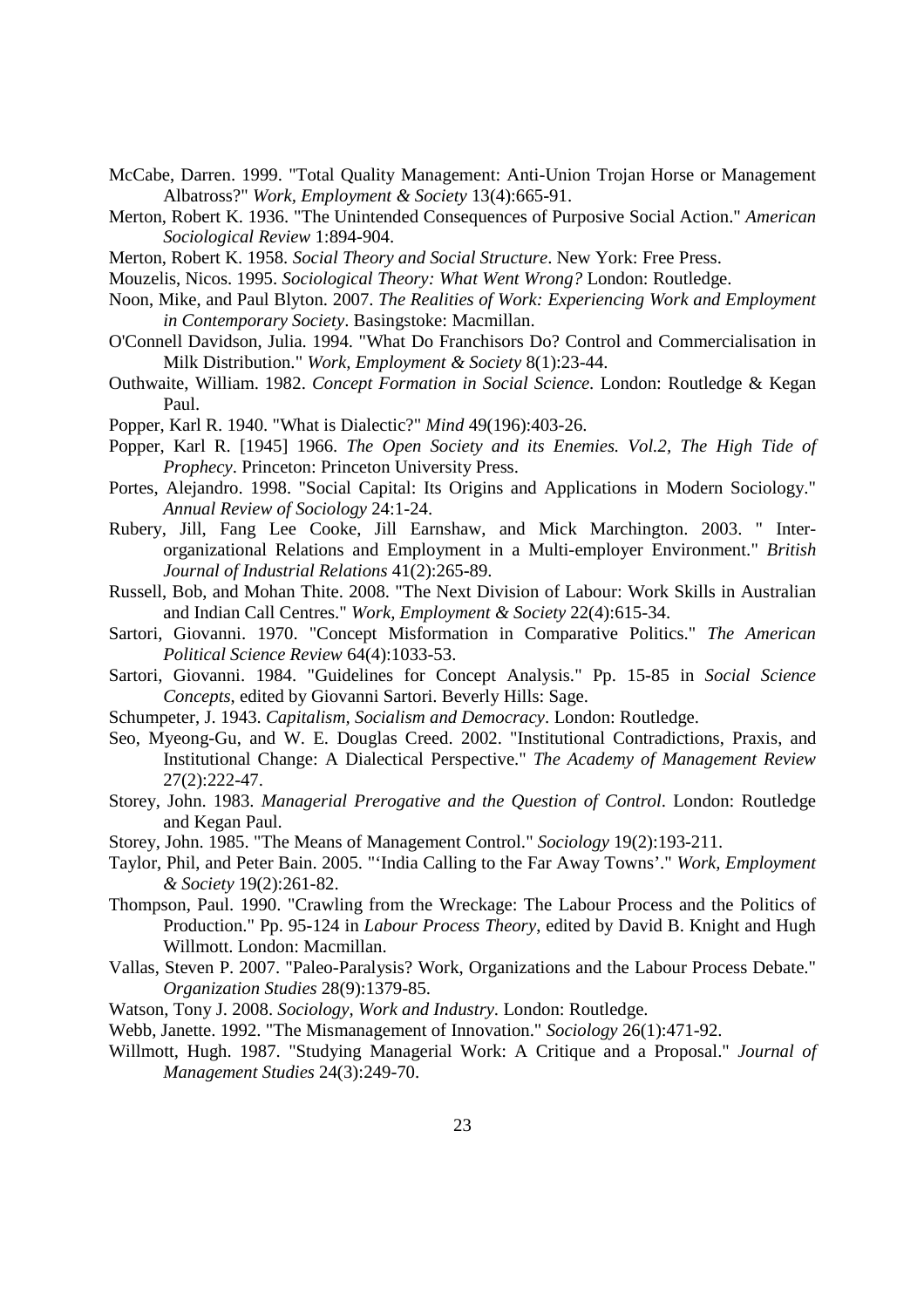Wright, Erik Olin, Andrew Levine, and Elliott Sober. 1992. *Reconstructing Marxism: Essays on Explanation and the Theory of History*. London: Verso.

#### Table 1 Forms of Contradictions Listed in Elite Journal Articles, 1987-2011

|                                                         |                                    | Articles | <b>Times Used</b> |
|---------------------------------------------------------|------------------------------------|----------|-------------------|
| Contradictions of<br>labour control                     |                                    | 38       | 102               |
|                                                         | Control versus<br>consent          | 27       | 63                |
|                                                         | <b>New</b><br>management<br>models | 22       | 57                |
| Contradictions of<br>capitalism                         |                                    | 21       | 62                |
| Contradictions within<br>capitalist firms               |                                    | 16       | 34                |
| Contradictions within<br>the employment<br>relationship |                                    | 14       | 21                |
| Consequences<br>Instability and<br>change               |                                    | 29       | 71                |
| Stock phrase                                            | Tensions and<br>contradictions     | 18       | 24                |
|                                                         | Conflict and<br>contradiction      | 7        | 10                |

Notes: Articles (N=62) may contain more than one form of contradiction.